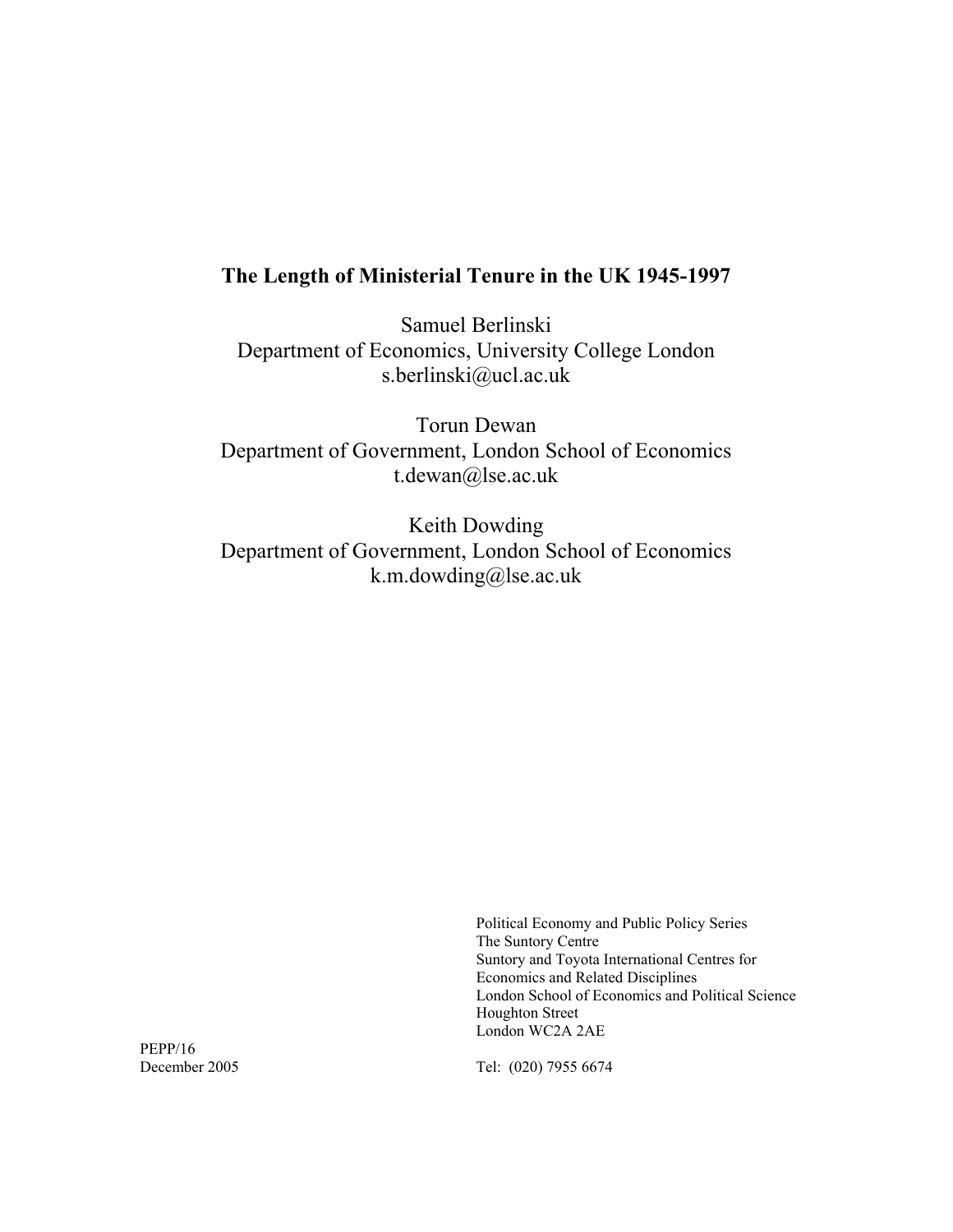## **Abstract**

We analyse the determinants of ministerial hazard rates in the UK from 1945-1997. We focus on three sets of attributes i) personal characteristics of the minister; ii) political characteristics of the minister and iii) characteristics pertaining to the government in which the minister serves. We find that educational background increases ministers' capacity to survive, that female ministers have lower hazard rates and older ministers have higher hazard rates. Experienced ministers have higher hazard than newly appointed ministers. Ministerial rank increases a ministers' capacity to survive, with full cabinet members having the lowest hazard rates in our sample. We use different strategies to controls for the characteristics of the government the ministers serve in. Our results are robust to any of these controls.

#### **Contents**

- 1. Introduction
- 2. Research Question and Design
- 3. Data and Descriptive Analysis
- 4. The Determinants of Ministerial Hazard Rates
- 5. Conclusion

© **The authors. All rights reserved. Short sections of text, not to exceed two paragraphs, may be quoted without explicit permission provided that full credit, including © notice, is given to the source**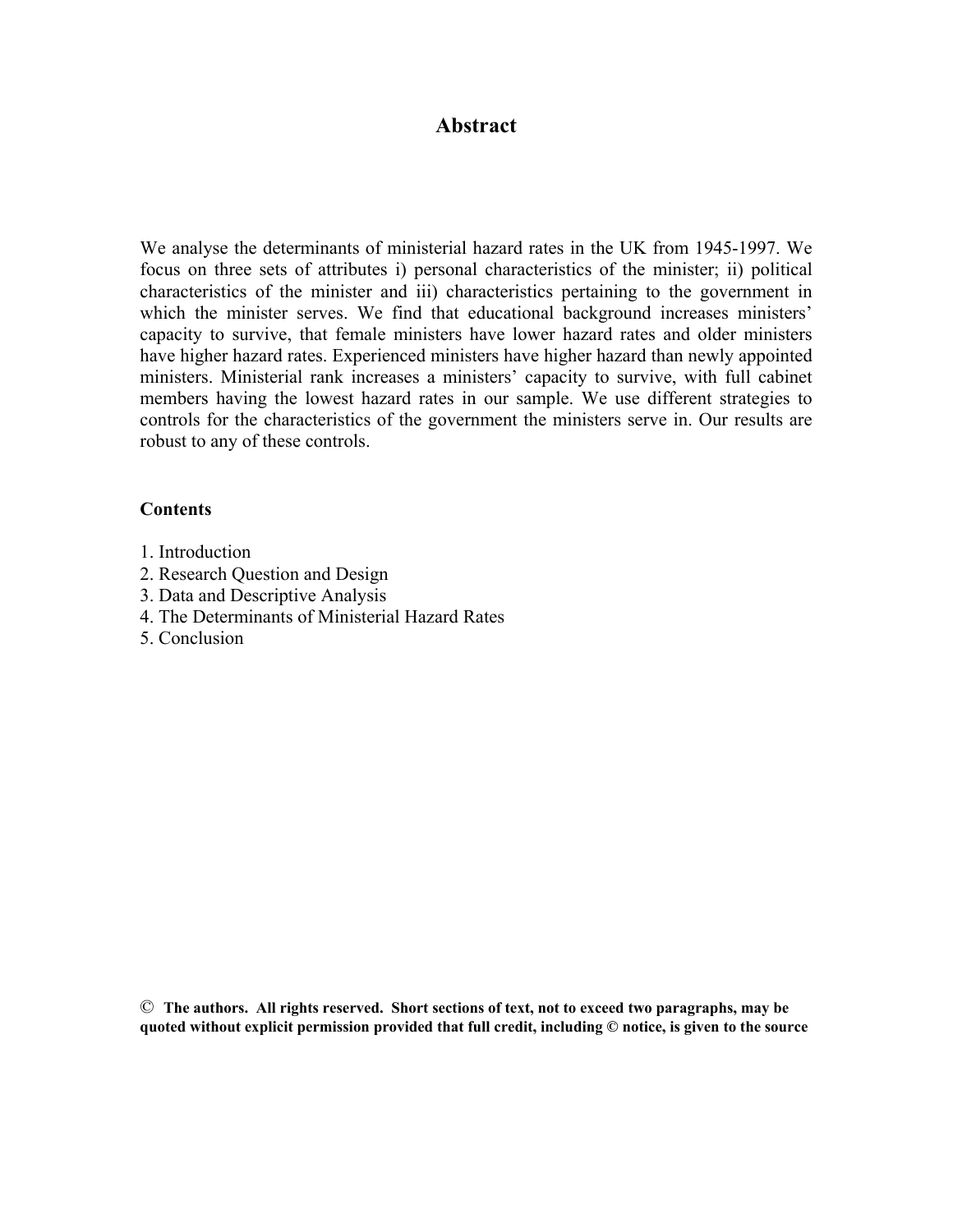#### 1. INTRODUCTION

In the British political system, where policy making is the primary function of departments, rising to ministerial office represents the height of ambition for most backbenchers. Yet we know little about what determines which ministers are successful. James Alt begins his essay on continuity and turnover in the British cabinet with the words 'It is perhaps more difficult to place this study in the context of the academic literature than to show that it covers a topic of some importance.'[1](#page-2-0) Over a quarter of a century later, with the exception of the study by Alt, the literature on ministers in the British cabinet still lacks systematic analysis. Blondel's comment a decade later remains pertinent: the 'study of ministers and ministerial careers is in its infancy'.[2](#page-2-1)

Of course there is a large literature on the British cabinet. But the historical-cum-descriptive style has largely been concerned with relationships between the Prime Minister and cabinet colleagues, charting the ever advancing dominance of the premier.<sup>[3](#page-2-2)</sup> Useful histories have de-scribed the differing styles of Prime Ministers.<sup>[4](#page-2-3)</sup> Writings in constitutional lore have examined the changing role of collective and individual ministerial responsibility,<sup>[5](#page-2-4)</sup> and some system-atic analysis of ministerial resignations has begun.<sup>[6](#page-2-5)</sup> On ministers themselves little has been written. There are a few biographical studies of the careers of ministers, and some, including former ministers,<sup>[7](#page-2-6)</sup> have considered what the ministerial role entails. Headey's idiosyncratic study of the behaviour and role of ministers in the 1960s is still the most comprehensive study of ministers in Britain.<sup>[8](#page-2-7)</sup> However, there are few studies of ministerial behaviour that

<span id="page-2-0"></span><sup>&</sup>lt;sup>1</sup>James E. Alt 'Continuity, Turnover and Experience in the British Cabinet, 1868-1970' in Valentine Herman and James E. Alt (eds) Cabinet Studies: A Reader (London: Macmillan, 1975): 33-54, p. 33

<span id="page-2-1"></span><sup>&</sup>lt;sup>2</sup> Jean Blondel, *Government and Ministers in the Contemporary World* (London: Sage, 1985), p. 8.

<span id="page-2-2"></span> ${}^{3}$ For example Peter Hennessy Cabinet (Oxford:, Basil Blackwell, 1986); Richard Heffernan, 'Prime Ministerial Predominance? Core Executive Politics in the UK.' British Journal of Politics and International Relations 5(2003): 347-372.

<span id="page-2-3"></span> ${}^{4}$ For example, G. P. Thomas *Prime Minister and Cabinet Today* (Manchester: Manchester University Press, 1998); Peter Hennessy, The Prime Minister: The Office and Its Holders Since 1945 (London: Penguin, 2001; Dick Leonard A Century of Premiers: Salisbury to Blair (Houndmills: Palgrave Macmillan, 2005)

<span id="page-2-4"></span><sup>&</sup>lt;sup>5</sup>For example Sir R. Scott, 'Ministerial Accountability.' *Public Law* Autumn, 1996: 410-426; Diana Woodhouse, 'The Reconstruction of Constitutional Accountability. Public Law Spring 2002: 73-90.

<span id="page-2-5"></span> $6$ Keith Dowding, The Civil Service (London: Routledge, 1995), ch. 8; Keith Dowding and Won-Taek Kang 'Ministerial Resignations 1945-97,' Public Administration 76(1998): 411-429; Torun Dewan, and Keith Dowding 'The Corrective Effect of Ministerial Resignations on Government Popularity,' American Journal of Political Science 49(2005): 46-56.

<span id="page-2-6"></span><sup>&</sup>lt;sup>7</sup>Notably Gerald Kaufman, *How to be a Minister* (London: Faber and Faber, 1997).

<span id="page-2-7"></span> ${}^{8}$ Bruce Headey, *British Cabinet Ministers* (London: Allen and Unwin, 1974).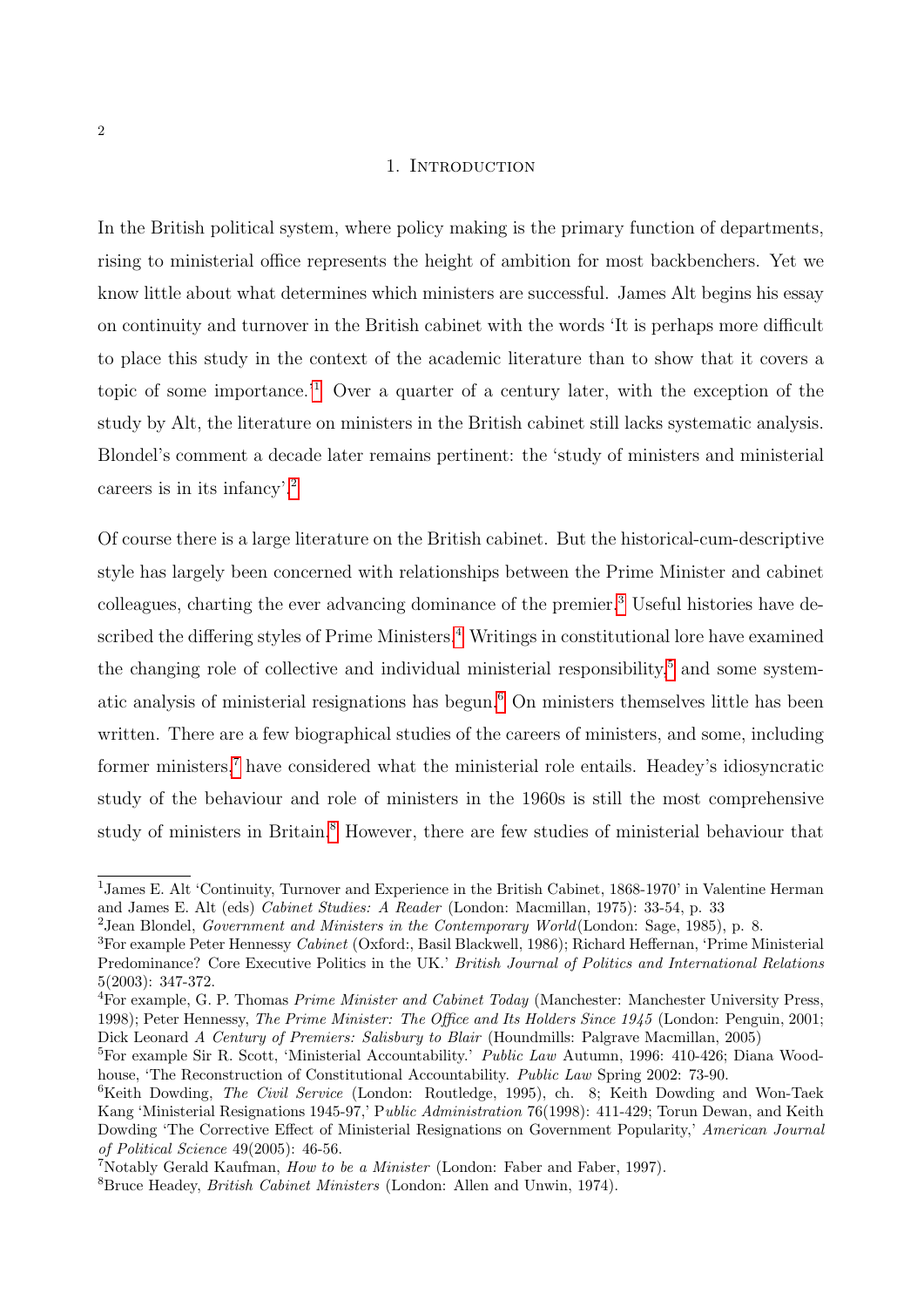are not directly related to the relationship between the Prime Minister and her cabinet colleagues.[9](#page-3-0) To some extent this reflects the central importance of the Prime Minister, but that central role does not entail that ministerial careers are not an interesting study in their own right.

We know historically that average length in which ministers serve in the full cabinet is less in the UK than many other countries,<sup>[10](#page-3-1)</sup> leading to the oft-bemoaned complaint that the British cabinet lacks experience. Alt has shown that continuity of full cabinet office declined from 1868 to 1915 when the present patterns were largely established. Experience measured by years as a full member of the cabinet has also declined since the nineteenth century, though more slowly, with increasing turnover in both personnel and office-holding.<sup>[11](#page-3-2)</sup> But not much more is known. In this paper we try to take systematic analysis a little bit further. We focus here on ministerial tenure in the British government in the post-war period (1945-1997) providing a first look at a map of the terrain. Abstracting out the economic and political problems faced by individual cabinets, the personal effects of individual premiers and all the specific features that lead to the termination of office, such as scandals and internal strife, we examine the effects of ministerial characteristics on length of ministerial tenure.

Ministers leave government end for a variety of reasons. Dramatic resignations over sexual or financial scandal or over policy disagreements are ones which make the headlines, but most ministers end their careers either in a reshuffle or following the fall of government. The fall of government signals a failure in government policy for which each minister, by the terms of collective cabinet responsibility, must share some of the blame. Where a minister is shuffled out he is seen to have served his time, perhaps honourably and well, but nevertheless to be replaced by somebody the prime minister believes will do a better job. Thus, length of tenure must be some indicator of performance. Of course ministers get chosen for all sorts of reasons. Because they represent powerful factions in the party, are crucial political or personal allies of the Prime Minister or simply seen as potentially adept ministers. But whatever the reason they are chosen, they will only progress and remain as ministers if they perform well. Of course 'perform well' can mean many things. At one level it means avoid

<span id="page-3-0"></span><sup>9</sup>Following the standard use in formal principal-agent modeling we use the female pronoun for prime ministers (principal) and male pronoun for ministers (agents) – unless we refer to actual people where we use the appropriate pronoun.

<span id="page-3-1"></span><sup>&</sup>lt;sup>10</sup>Valentine Herman 'Comparative Perspectives on Ministerial Stability in Britain' in Herman and Alt eds Cabinet Studies: 55-76.

<span id="page-3-2"></span><sup>11</sup>Alt 'Continuity, Turnover and Experience'.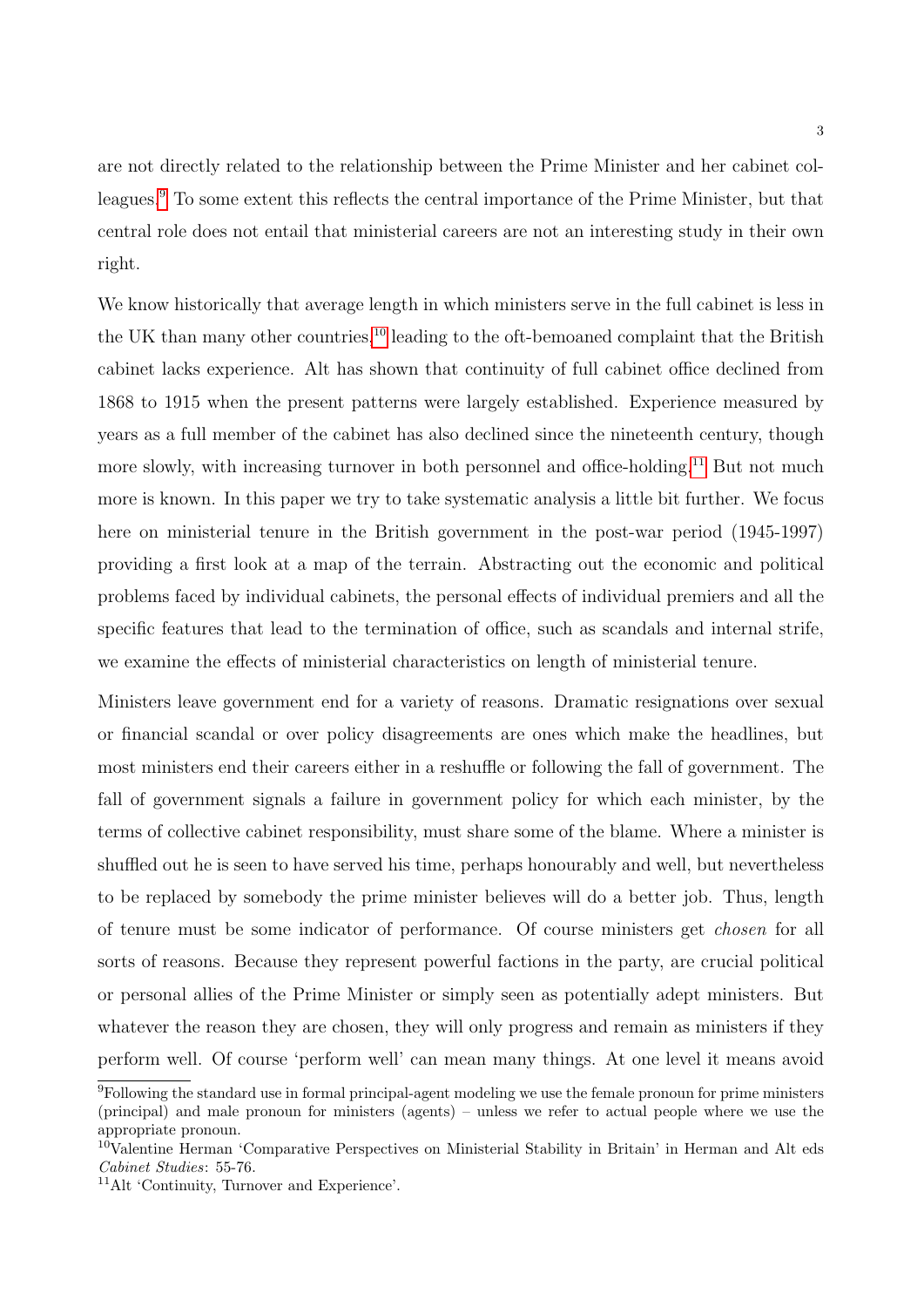the kind of scandals that cause ministers to resign. At another it can mean run their brief intelligently and well. Some ministers are better at getting on top of the detail of their work, others at facing parliament. But whatever their achievement and failings, length of tenure gives some indication of ministerial success and is thus an important variable to analyse.

Apart from the Alt study there has been no systematic analysis of ministerial tenure. The major drawback in anaysing ministerial tenure, certainly in the UK, has been the lack of data. This paper is based on a data-set which records the employment spells for all ministers in the UK from  $1945$ -1997.<sup>[12](#page-4-0)</sup> The data includes the rank of the minister (cabinet ministers, minister of state, junior minister or whip), whether the minister is an elected MP or a non-elected member of the House of Lords, and the government and prime minister under which they served. As well as these features, the data also records a number of personal characteristics of each minister including their age, gender, level of education, and their previous experience as a minister.

To analyse length of tenure we look at the duration of each ministerial spell. An intuitive approach is to relate durability to the performance of a minister in the job. In this paper we do not include performance variables, focussing instead on characteristics of a minister which may or may not be related to performance. Our primary concern in this paper is to highlight those characteristics of ministers that might increase the length of time a minister survives which, borrowing from the government duration literature, we refer to as ministerial durability.<sup>[13](#page-4-1)</sup> In much the same way that the durability of cabinets is subject to random shocks ministers too can be seen as subject to random events that may lead to the termination of a ministerial spell. However, there may also be characteristics of individual ministers and of governments that enhance a minister's survival capacity. Our aim in this paper is to provide the first description of the characteristics that lead to ministerial durability.

We focus on three sets of attributes i) personal characteristics of the minister; ii) political characteristics of the minister and iii) characteristics pertaining to the government in which the minister serves. We find that educational background increases ministers' capacity to

<span id="page-4-0"></span><sup>&</sup>lt;sup>12</sup>Putting constitutional niceties aside we refer to everyone in our data set as a 'minister'. In fact it includes full cabinet ministers, ministers of cabinet rank, junior ministers and government whips. All positions within the patronage of the Prime Minister. It does not include Parliamentary Private Secretaries, as these, whilst confirmed by the Prime Minister are usually chosen by the minister.

<span id="page-4-1"></span><sup>&</sup>lt;sup>13</sup>Gary King, James Alt, Nancy. E. Burns, and Michael Laver, 'A Unified Model of Cabinet Dissolution in Democracies', American Journal of Political Science, 41 (1990), 846-871.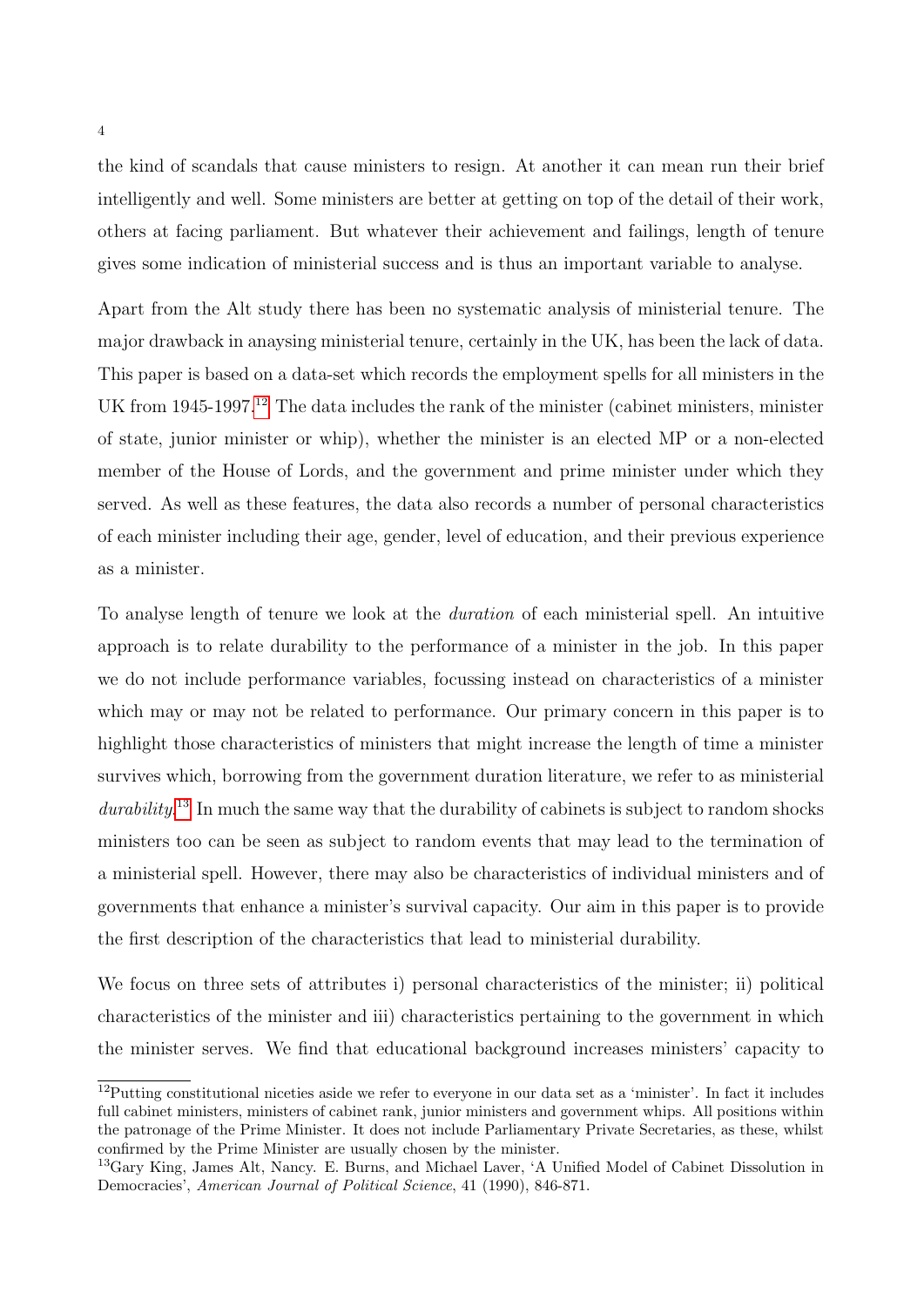survive, that female ministers have lower hazard rates and older ministers have higher ones. Experienced ministers have higher hazard than newly appointed ministers. Ministerial rank increases a ministers' capacity to survive, with full cabinet members having the lowest hazard rates in our sample. We use different strategies to control for the characteristics of the government in which the ministers serve. Our results are robust to any of these controls.

The rest of the paper is organised as follows. We describe our research question and design in more detail below. In the following section we present the data and provide a descriptive analysis of ministerial composition in different governments and in different positions. Then, we provide a multivariate analysis of the effect of individual characteristics on hazard rates. We finish the paper with some concluding remarks.

## 2. Research Question and Design

The precise question addressed in our statistical analysis is 'what is the likelihood that a ministerial spell will end at any point in time since the minister's appointment, given how long she has lasted thus far?' We treat a ministerial spell as the length of time which a minister serves in a given administration. Our research design draws upon previous analysis of government duration: we model the stochastic element of ministerial tenure whilst taking into account effects that are fixed at the time of the minister's entry into government.

There are a number of features which one would wish to take account of in such analysis. Our first and primary concern is to analyse the effect of the individual characteristics of a minister – such as educational background and ministerial experience – on the length of time he serves. Some features, such as education are fixed when a minister enters a government and are unrelated to anything done during office. We we ask how these fixed traits affect the subsequent length of time served as a minister. In addition we estimate the effects of characteristics that ministers attain during their political career such as experience in government. With our data we are able to address the question: how does the experience of being a cabinet minister in a previous administration affect the expected tenure of a minister in a subsequent administration. We are also able to address the effects of ministerial characteristics which may change during a spell in government. Specifically, we assess the effect of ministerial rank upon length of tenure.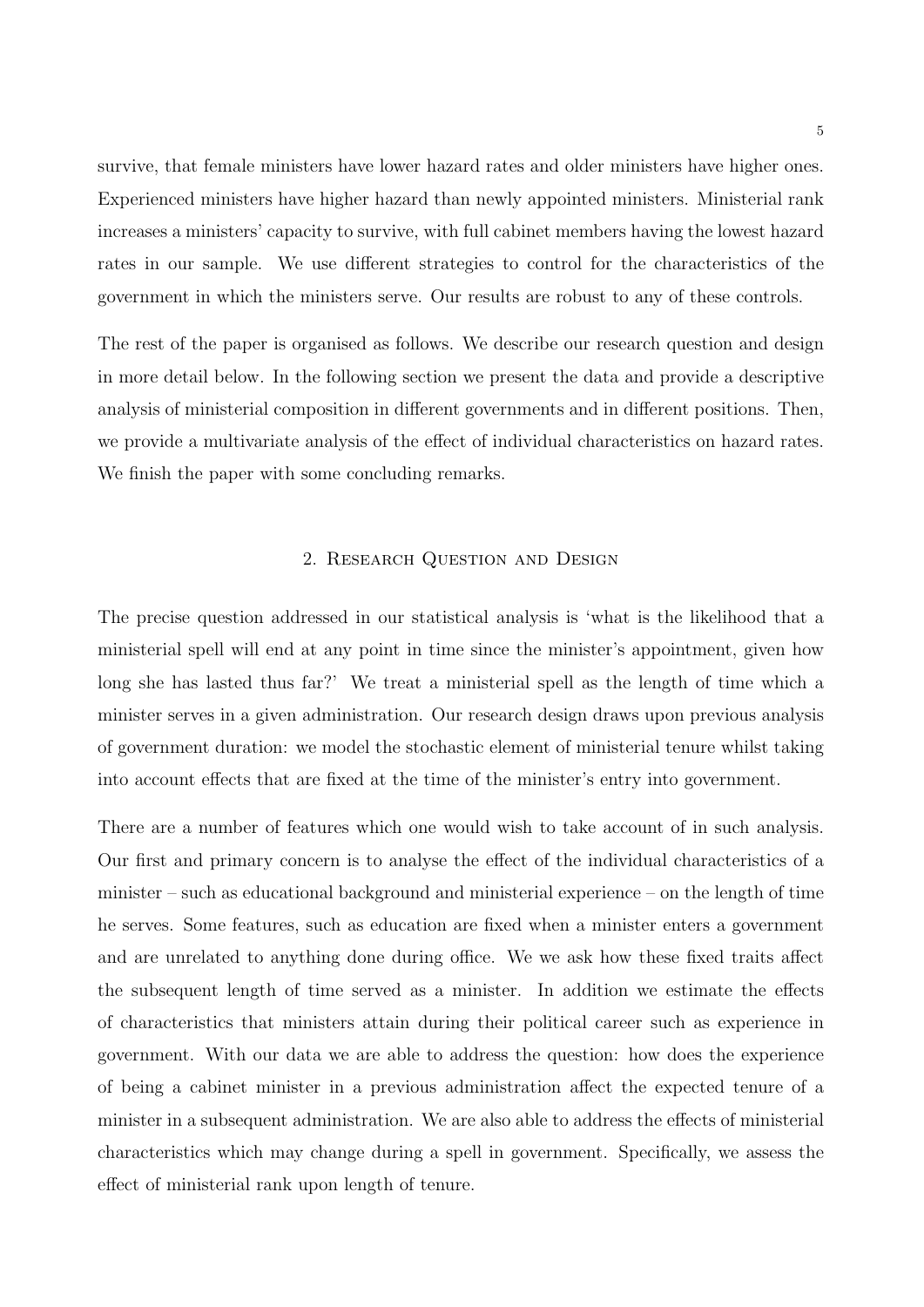These ministerial characteristics might have both direct and indirect effects upon tenure. The options ministers have outside of politics may be affected by their educational background which might directly affect length of tenure. If a minister is under stress or under pressure to resign, the value of his 'outside options' might influence the decision of whether to stay or to quit. Higher education and the broader network of acquaintances made at university may lead to greater opportunities outside of government. A minister who is under pressure, but who has career opportunities outside of politics, may not wish to stick around. On the other hand, educational background may help a minister survive. Informal networks based upon acquaintances made at school and university may provide some protection for a minister during times of trouble.

Ministerial performance is likely to be related to a personal abilities and these may be indirectly related to their characteristics. One might think of an able minister as someone who performs well in the various tasks involved in the ministerial role. What it takes to be an able minister in this sense is open to much debate, $14$  though is likely that ability to perform well in whatever sphere is related to fixed ministerial characteristics. For example, better educated ministers may be better able to handle their civil servants or even the dispatch box. There is no better tuition for facing the House of Commons than debating at the Oxford Union. Edward Heath was not awestruck when first elected 'when I first went to the House of Commons, in 1950, I felt I was coming home.'[15](#page-6-1) Educational variables (Oxbridge and public school) may thus increase durability. Experience may also relate to an ability to perform one's job since more able ministers are more likely to accumulate experience. Thus, in taking into account the direct and indirect effect of experience we make no direct causal claim about its effect.

To illustrate our research design more clearly, suppose that, when observing the failure of ministers, the impact of different traits could be be modeled linearly. Moreover, assume for the time being that we observe the failure of all ministers (i.e., there is no censoring). We might then write the following model

$$
T_{igf} = \alpha + X_{ig}\beta' + Z_{igf}\gamma' + B_g\delta' + P_{gf}\lambda' + \varepsilon_{igf}
$$

<span id="page-6-0"></span><sup>&</sup>lt;sup>14</sup>See Heady *British Cabinet Ministers*, or Bruce Heady 'The Role Skills of Cabinet Minsters: A Cross-National Review' *Political Studies* 22 (1974), 66-85 for discussion of what makes able ministers.

<span id="page-6-1"></span><sup>&</sup>lt;sup>15</sup>David Walter The Oxford Union: Playground of Power (London: MacDonald, 1984), p. 11 cited Jeremy Paxman The Political Animal (Harmondsworth: Penguin, 2002), p. 53.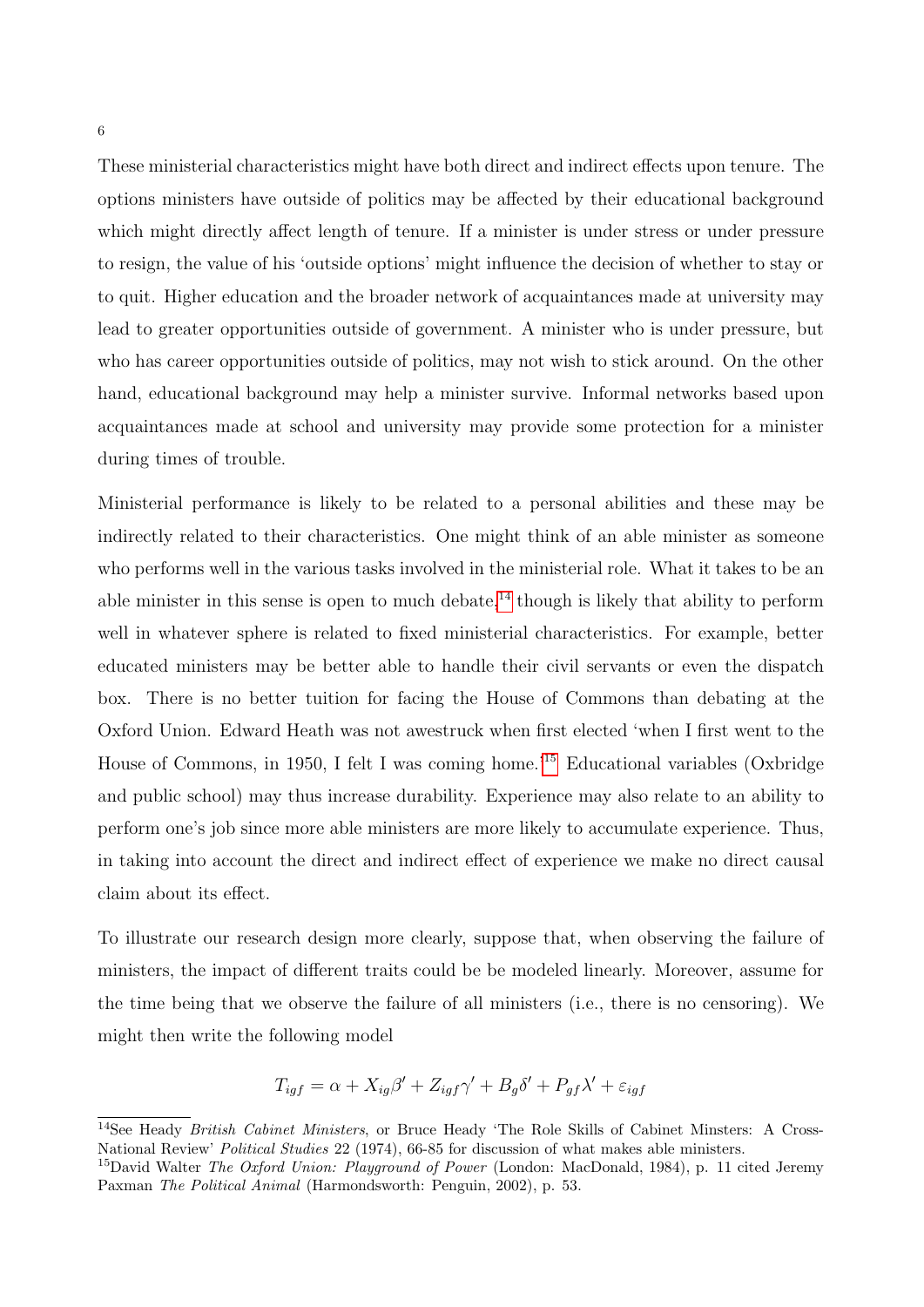Where  $T_{iqf}$  is the completed spell of minister i, in government g, at the time of failure f;  $Xig$  is the set of fixed individual characteristics (such as educational background) that a minister brings into government at the start of his job; and  $Z_{i\sigma f}$  is a vector which contains measures of ministerial performance and includes his performance at different points in time in his job and his performance at the time of failure.  $B<sub>q</sub>$  is a vector of characteristics of the government that the minister serves in; for example, the party in power or its majority.<sup>[16](#page-7-0)</sup>  $P_{gf}$  is a vector of factors that capture the overall performance of the government up to time f.

Of course,  $Z$  is implicitly a function of  $X$ : a minister's performance is related to the characteristics he brings to government. Similarly  $P_{gf}$  is also related to Z and thus to X: the overall performance of the government is affected by the performance of individual ministers and, indirectly, by the characteristics of those ministers. Thus, the characteristics of ministers are likely to have an effect on tenure through various channels: directly, as captured by the vector  $\beta'$ ; and indirectly through the effects on Z and  $P_{gf}$ .

If MPs were randomly allocated into government then a simple comparison of means of  $T_{\text{inf}}$  between ministers with different characteristics would measure the causal effect of these characteristics on tenure. This parameter would capture both the direct and indirect effects of ministerial characteristics and it is this parameter, that we attempt to identify in this paper. Obviously, MPs are not randomly selected into governments. When we look at the effect of  $X_i$  on  $T_{igf}$  we may well be confounding characteristics of the government with that of individuals. For example, the educational backgrounds of Conservative and Labour MPs differ systematically. When we estimate the effects of education we may confound different effects: the effect of educational background and the effect of belonging to a government of a particular party in which ministers share similar educational backgrounds. We tackle this problem by using models which add government characteristics to the set of variables, and in some of our models we also use government fixed effects (see Table 4 below). One of the key findings of this paper is that the effects of ministerial characteristics upon tenure are surprisingly robust to the inclusion of these control variables.<sup>[17](#page-7-1)</sup>

<span id="page-7-0"></span><sup>&</sup>lt;sup>16</sup>In fact, we only code for majority at the start of the government's term of office. Its majority at any point thereafter is highly correlated with its majority at the start of its term. To code each time an MP dies, switches parties or a by-election is held would require a new entry for each minister on each occasion.

<span id="page-7-1"></span> $17$ It could be further claimed that our analysis is biased because we include ministers which enter after the government started. However, our results are robust to only looking at ministers which entered at the start of government.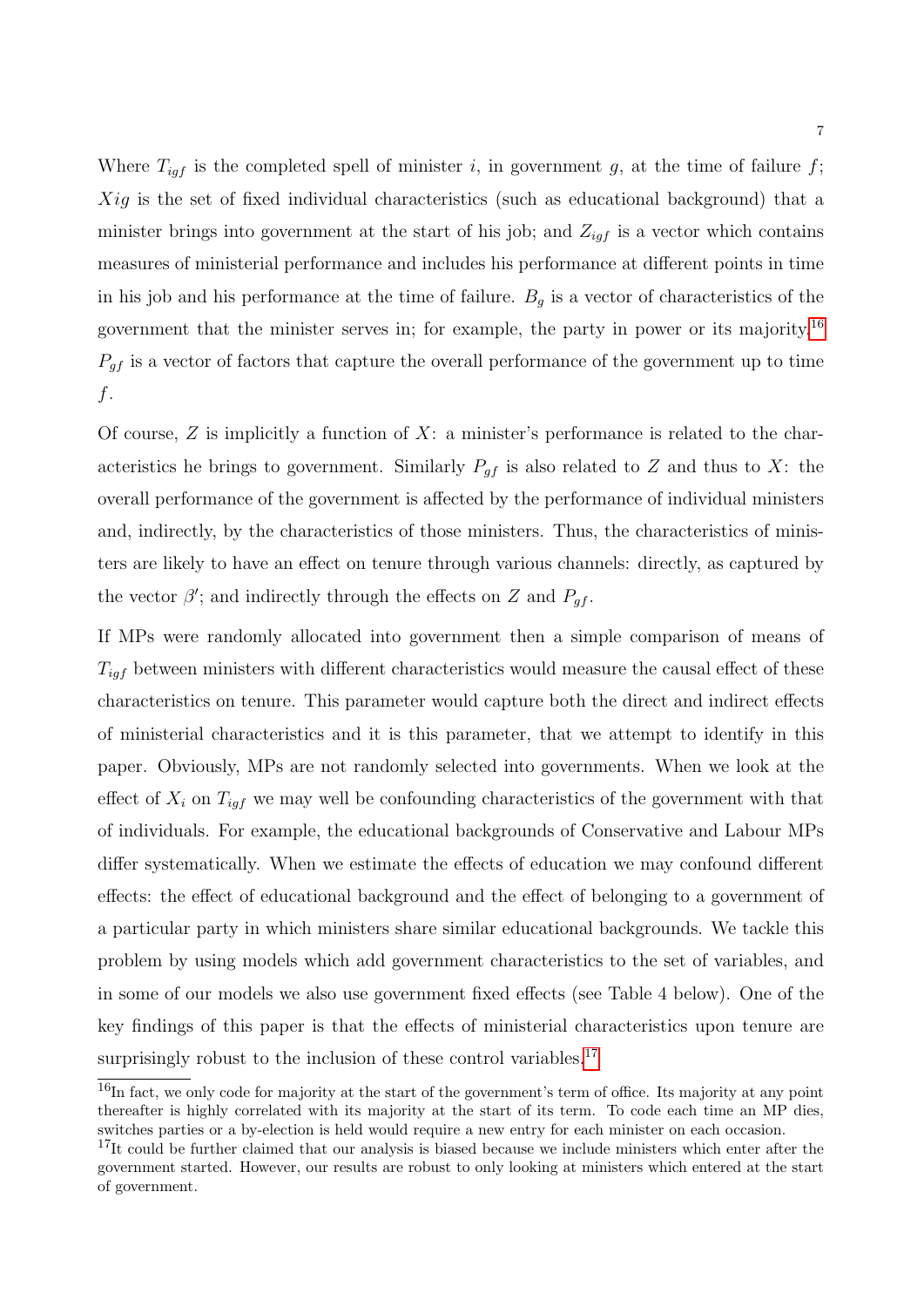For illustrative purposes, we have described a model in which tenure is linearly related to ministerial characteristics. The type of question we outline is, however, not well answered using Ordinary Least-squares Regression. This is in part due to the fact that the assumption of normally distributed errors is unlikely to hold when length of time until an event is the dependent variable. Another issue is that of censoring of the data which we discuss more fully below. Duration models, which are designed to address these issues, are widely used in political science and these have a number of desirable features as discussed by Box-Steffensmeier and Jones.<sup>[18](#page-8-0)</sup> The duration model focuses on the hazard rate, that is the instantaneous probability that a spell is terminated. We use the Cox proportional-hazards model allowing us to model the stochastic elements without making restrictive assumptions. We express the hazard rate for minister  $i$  in government  $q$  as

$$
\lambda_{igt} = \lambda_0(t) \times exp(X_{ig}\theta' + B_g\pi')
$$

where  $\lambda_0(t)$  is the minister's baseline hazard at t, that is the hazard rate when all measures of characteristics which may affect a minister's durability are recorded as zero;  $X$  is a vector of individual characteristics which may affect a minister's durability; and  $B$  characteristics of the government in which he serves. The key contribution of this paper is in providing a vector of estimates  $\theta$  of the effect of various ministerial characteristics.

Our analysis focuses upon the effects of ministerial attributes and political factors upon the length of time a minister serves in government. We analyze the length of time that elapses from when a minister enters government until he leaves or the government terminates. A minister leaves the government following an individual resignation or following a reshuffle. We treat the end of a government term as occurring either when there is an election, or when there is a change of Prime Minister. We treat the starting day for each minister as occurring two weeks from the day the government is formed thus allowing for a period during which the Prime Minister might shuffle cabinet.<sup>[19](#page-8-1)</sup> Similarly, we censor everybody two weeks

<span id="page-8-0"></span><sup>18</sup>Janet M. Box-Steffensmeier and Brad Jones, 'Time is of the Essence: Event History Models in Political Science', American Journal of Political Science, 41(1997), 1414-1461.

<span id="page-8-1"></span><sup>&</sup>lt;sup>19</sup>These days the post-election shuffle rarely takes more than a couple of days but in the past shuffling the cabinet was a more leisurely affair.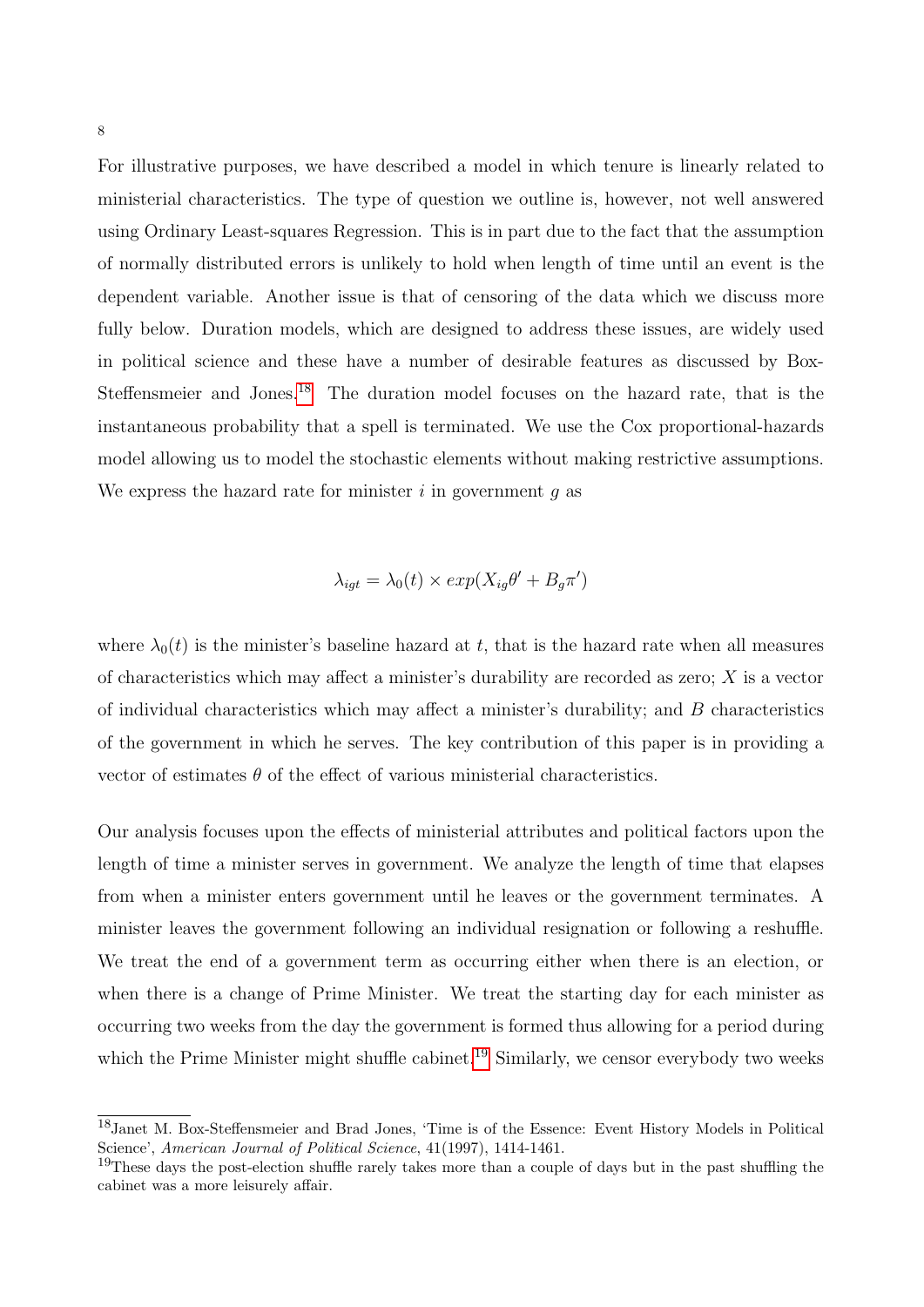before the end of government just to avoid problems generated by coding errors at the end of governments. [20](#page-9-0)

#### 3. Data and Descriptive Analysis

We have gathered data on all ministers from 1945-97. Each minister is coded according to rank and the government and Prime Minister under which he serves.<sup>[21](#page-9-1)</sup> Each minister is also coded for date of birth, education, gender, and whether not the minister is a noble. Table 1 provides the definitions of each of the variables used in the analysis and provides basic descriptive statistics for the whole sample.

#### [Table 1 About Here]

Over the period of our analysis there have been 924 people who have been ministers (545 Conservatives and 379 Labour with 8 people holding positions under both party labels). Of these only 47 have been women. Over that time there have been 226 full cabinet ministers, 496 ministers of State, 525 junior ministers and 271 whips making 1512 observations of ministers in total.<sup>[22](#page-9-2)</sup> Only 9 women have been full cabinet ministers  $(5 \text{ Conservative and } 4$ Labour). Of the women only Margaret Thatcher as Prime Minister has made it to one of the top four cabinet positions.<sup>[23](#page-9-3)</sup> The number of female ministers has ranged from between 2 percent and 8 percent, the highest number being under the Major government. Of all these ministers 297 have been peers and  $1215$  elected MPs.<sup>[24](#page-9-4)</sup> The average age of those on the payroll has remained about the same at around fifty, or just below, over the period.

### [Table 2 About Here]

<span id="page-9-0"></span> $^{20}$ We chose this rule since David Butler and Gareth Butler, Twentieth Century British Political Facts 1900-2000 (Houndmills: Macmillan, 2000), from which we get most of our data report different end dates for ministers following a new government forming with is usual reshuffle. Some are given as ending just before the new government forms, some with the reshuffle. Some whips resign between the calling of an election and the election itself. However, all these are on a par. We believe there are no cases of genuine resignation other than as part of the general clear out and reshuffle during the last two weeks of government. Might this censoring rule effect the estimates of the hazard rate? In this respect the Cox proportional model assumes that the duration function may take any form so that the beginning or end of government is unlikely to biased our analysis as long as the proportionality assumption is correct.

<span id="page-9-1"></span><sup>&</sup>lt;sup>21</sup>If they appear in Butler and Butler *British Political Facts*, then virtually all ministers as we define them are included in our sample. Reasons for exclusion include lack of information on age or inconsistencies in Butler and Butler that we were not able to rectify from other sources.

<span id="page-9-2"></span> $^{22}$ The numbers in the latter four categories of observations of ministers is larger than the number of people since many people have had positions at various levels.

<span id="page-9-3"></span><sup>&</sup>lt;sup>23</sup>Prime Minister, Chancellor of the Exchequer, Home Secretary and Foreign Secretary.

<span id="page-9-4"></span><sup>24</sup>Again these numbers do not add up to total people or total 'observations' since some people are counted as one observation of a 'ministerial career' having held office both as an elected MP and peer.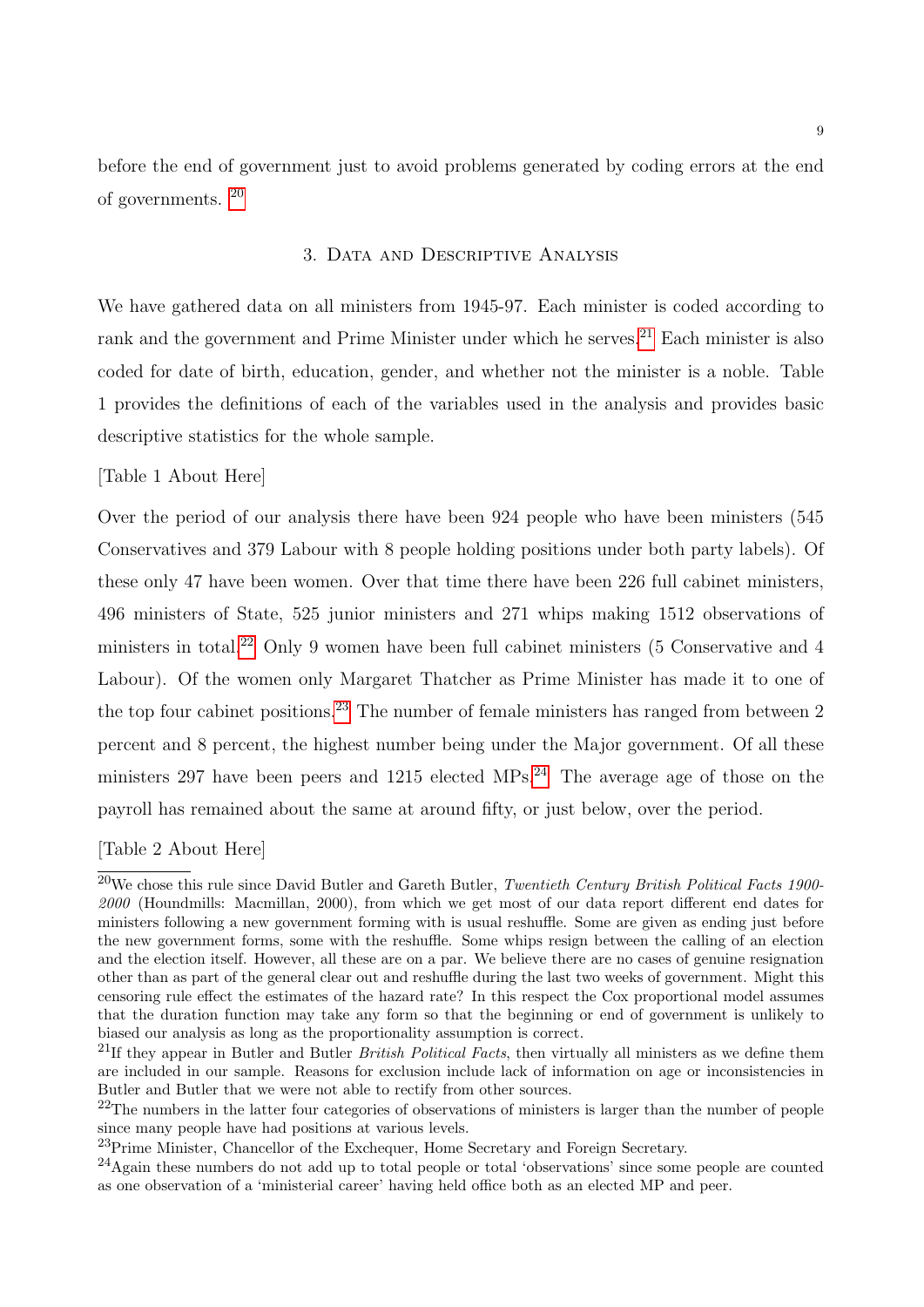In all, our analysis spans 19 terms from the first Attlee administration until the end of John Major's second term.<sup>[25](#page-10-0)</sup> These include 7 Labour and 12 Conservative governments. Table 2 provides some summary statistics of the attributes of ministers in our sample by the government in which they served. A good way of summarising the information in Table 2 is to focus on the differences between Labour and Conservative governments. The mean observed tenure for Conservative ministers is 28 months, whereas for Labour ministers the corresponding figure is 25 months. There is quite a large variation in education between Conservative and Labour administrations. On average 81 per cent of Conservative ministers have attended public school and 60 per cent of Conservative ministers have been to Oxbridge. This compares with an average of 29 per cent of Labour ministers with a public school education, with 31 per cent of Labour ministers having been to Oxbridge.<sup>[26](#page-10-1)</sup> Another interesting difference in the partisan composition of governments is that 23 percent of Conservative ministers are nobles which compares with only 17 per cent of Labour ministers. On average 64 percent of Conservative ministers have previous ministerial experience when entering government (the average experience of a Conservative minister being 3 years). This compares with 57 percent of Labour ministers who have previous experience (the average experience of a Labour minister being 2 years).

Other features revealed in the data include the slightly falling level of public school education for both Labour and Conservative ministers over time, and a slight fall in average age. Average age of an incoming administration with new party colours is, unsurprisingly lower than the average age of an administration that has been in power over several terms. But these differences are marginal to say the least. The average experience in years of ministers also varies from a low of 1.03 years for the incoming Atlee administration in 1945 to a high of 5.47 in Major's first administration.<sup>[27](#page-10-2)</sup> There is no trend discernable here, and experience varies largely with how long each party has been in or out of power.

[Table 3 About Here]

<span id="page-10-0"></span><sup>25</sup>From now on, Prime Ministers are excluded from the sample.

<span id="page-10-1"></span> $^{26}$ It is also worth noting that the distinctions are maintained at full cabinet level. In terms of the full cabinet whereas only half of Attlee's initial twenty ministers had attended university (five going to Oxbridge), twenty of Majors initial twenty-two went to university (seventeen to Oxbridge). It is also worth noting that it was not unusual for all the cabinet ministers to have been to public schools in some of the early Conservative administrations, indeed ten of Eden's 18 cabinet had been to Eton, and even six of Thatcher's first cabinet had attended that school (and two of Attlee's had also been to Eton). See Butler and Butler British Political Facts, p. 71.

<span id="page-10-2"></span> $^{27}$ Major's second administration drops to 3.88 years which is still on the high side overall.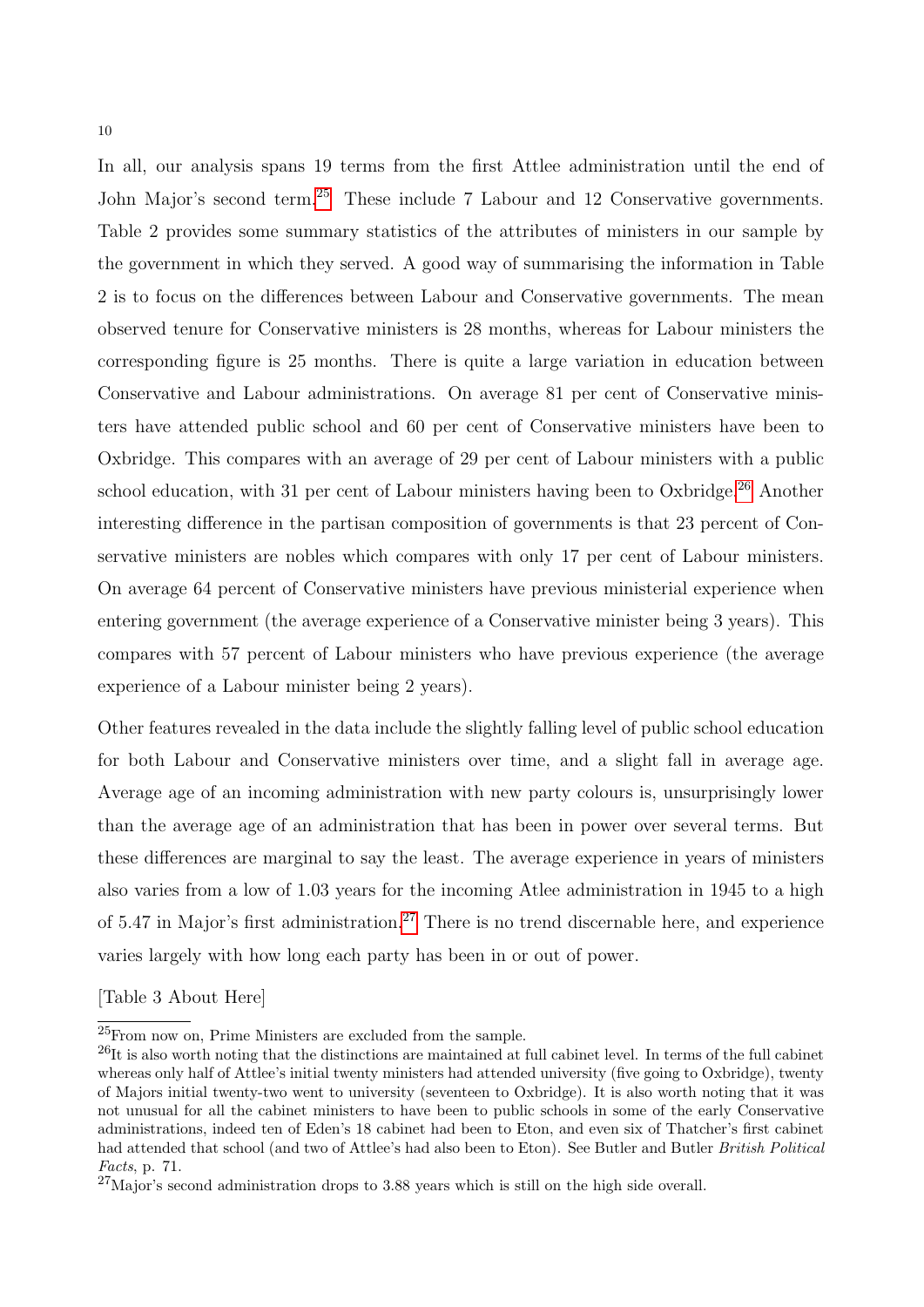Table 3 presents mean length of observed tenure and other average characteristics of our sample of ministers by the rank of the minister.<sup>[28](#page-11-0)</sup> The mean observed tenure is longer the further up the ministerial ladder you climb but these differences are not very pronounced. On average a cabinet minister serves two and a half months longer than a government whip. However there are larger differences in the personal characteristics of ministers at different ranks. Cabinet ministers are older on average, some nine years older than junior ministers, indicating that seniority brings its rewards in the British system of government also. There are also differences to be found in the level of education at each ministerial rank. There is a positive correlation between rank and education: higher ranked ministers are more likely to have been educated in public school and to have gone to Oxbridge. It is also noticeable that the average level of previous experience is six-and-a-half years for a cabinet minister, threeand-a-half years for a minister of cabinet rank, one year and four months for a junior minister and less than one year for a whip. Finally, our data shows that nobles are over-represented at lower levels of government in comparison to higher posts. This is due to government needing representation for departments in the upper house but with great reluctance to have peers as full cabinet ministers.

In Figure 1, we present the Kaplan-Meier survivor function based upon all ministerial spells in the sample. Despite the common perception that ministerial tenure is precarious, we find that a typical ministerial spell will be rather long with 75 percent of ministerial appointments lasting over  $35$  months.<sup>[29](#page-11-1)</sup>

#### [Figure 1 About Here]

In Figure 2, we present Kaplan-Meier survivor functions for ministers with different individual attributes. The graphs show very similar survivor functions for ministers with a public school education and those without. However, ministers with an Oxbridge background appear to have higher survival rates, at least after 20 months in government have passed. Female ministers also appear to survive longer than their male counterparts, whereas, according to these graphs, ministers with previous experience have lower survival rates.[30](#page-11-2) Thus at

<span id="page-11-0"></span> $^{28}$ We should note that whilst we have 2235 spells, we do not have that number of separate people serving as ministers – since many people have served at several levels and during several administrations.

<span id="page-11-1"></span><sup>&</sup>lt;sup>29</sup>This picture of ministerial stability prevails if each government is analysed separately, though we do not report these results here.

<span id="page-11-2"></span> $30A$  logrank tests confirm that the differences in the survivor functions of Oxbridge and experienced ministers are statistically significant. However, at conventional levels of statistical significance, we cannot reject the null of equality of survivor functions between female and male minsters.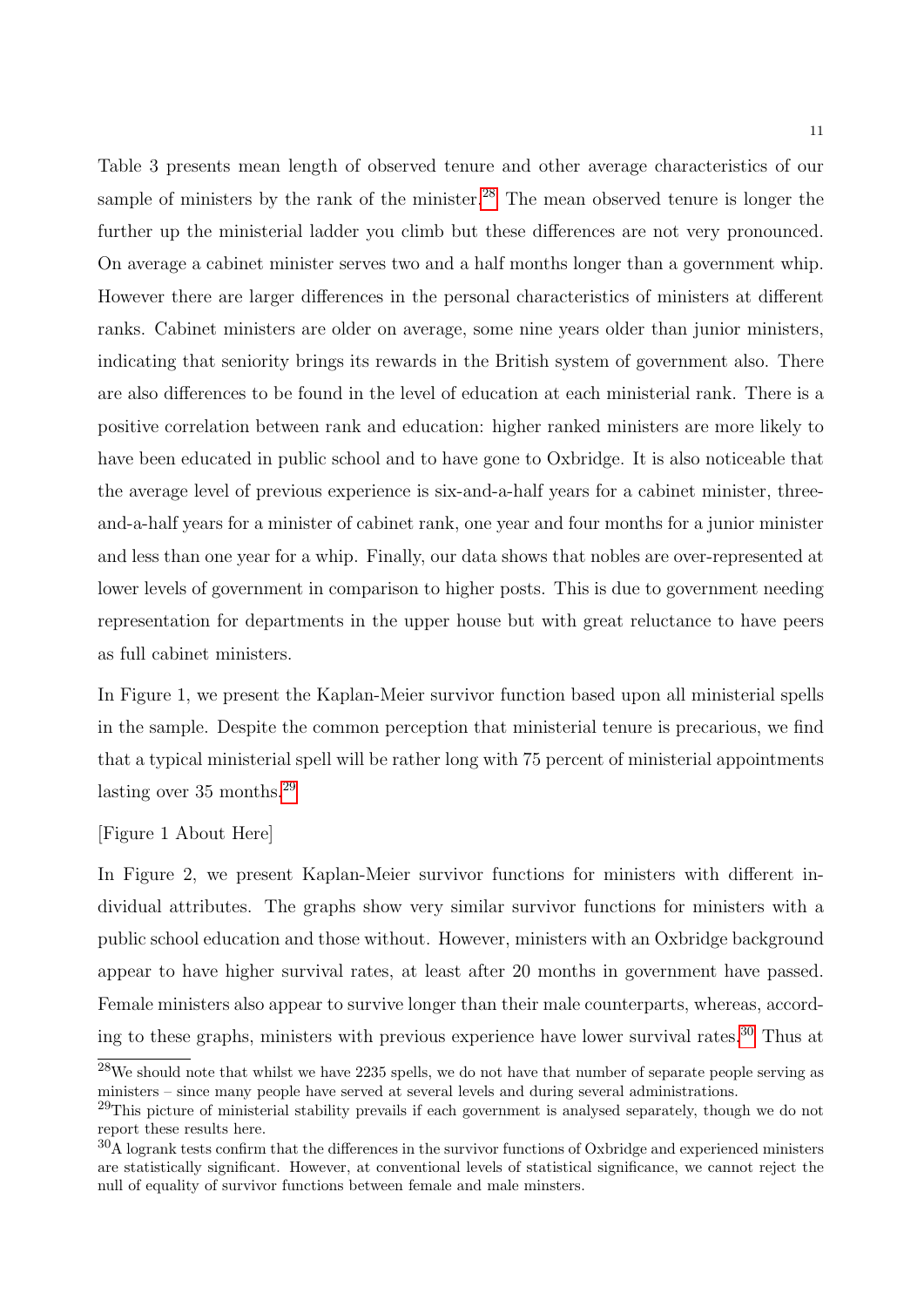first glance, these pictures appear to show evidence that ministerial characteristics acquired before entering a political career have some effect upon length of ministerial tenure.

[Figure 2 About Here]

In Figure 3, we look at some of the political effects. We look first for partisan differences in the survivor function but such effects are not evident in these graphs. We also look for the impact of majority size. Serving in a government with a high majority, defined as having more than 55 per cent of the seats, does not affect the probability of surviving in any distinguishable way. We do, however, observe differences in the effect of the government term. The third graph appears to suggest that ministers serving in a Prime Minister's second term have lower survival probabilities. Surprisingly, the final graph in Figure 3 indicates that this effect might be driven by experienced ministers serving consecutive governments under the same Prime Minister. For a minister with no such previous experience, there is no difference in the survival probability when serving under a Prime Minister in her first or second term. These graphs appear to indicate that experience has a positive and robust effect on a minister's propensity to survive. We explore this issue in more detail below.<sup>[31](#page-12-0)</sup>

[Figure 3 About Here]

#### 4. The Determinants of Ministerial Hazard Rates

In the previous section, we have presented some interesting contrasts in the survival probabilities of ministers who either differ in their personal characteristics or in the characteristics of the governments in which they serve. In this section, we try to disentangle the contribution of each of these factors upon a minister's hazard rate using a multivariate regression analysis.

#### [Tables 4 and 5 About Here]

In Tables 4 and 5, we present the impact of individual attributes on ministerial hazard rates. In column 1 of Table 4, we condition only on individual attributes. We find that public school educated ministers have a hazard rate some 25 percent higher than those ministers without a public school background. The hazard rate is lower for those who have

<span id="page-12-0"></span> $31$ A logrank test confirms that the difference in the survivor functions of ministers serving in the first and second term of a prime minister is statistically significant.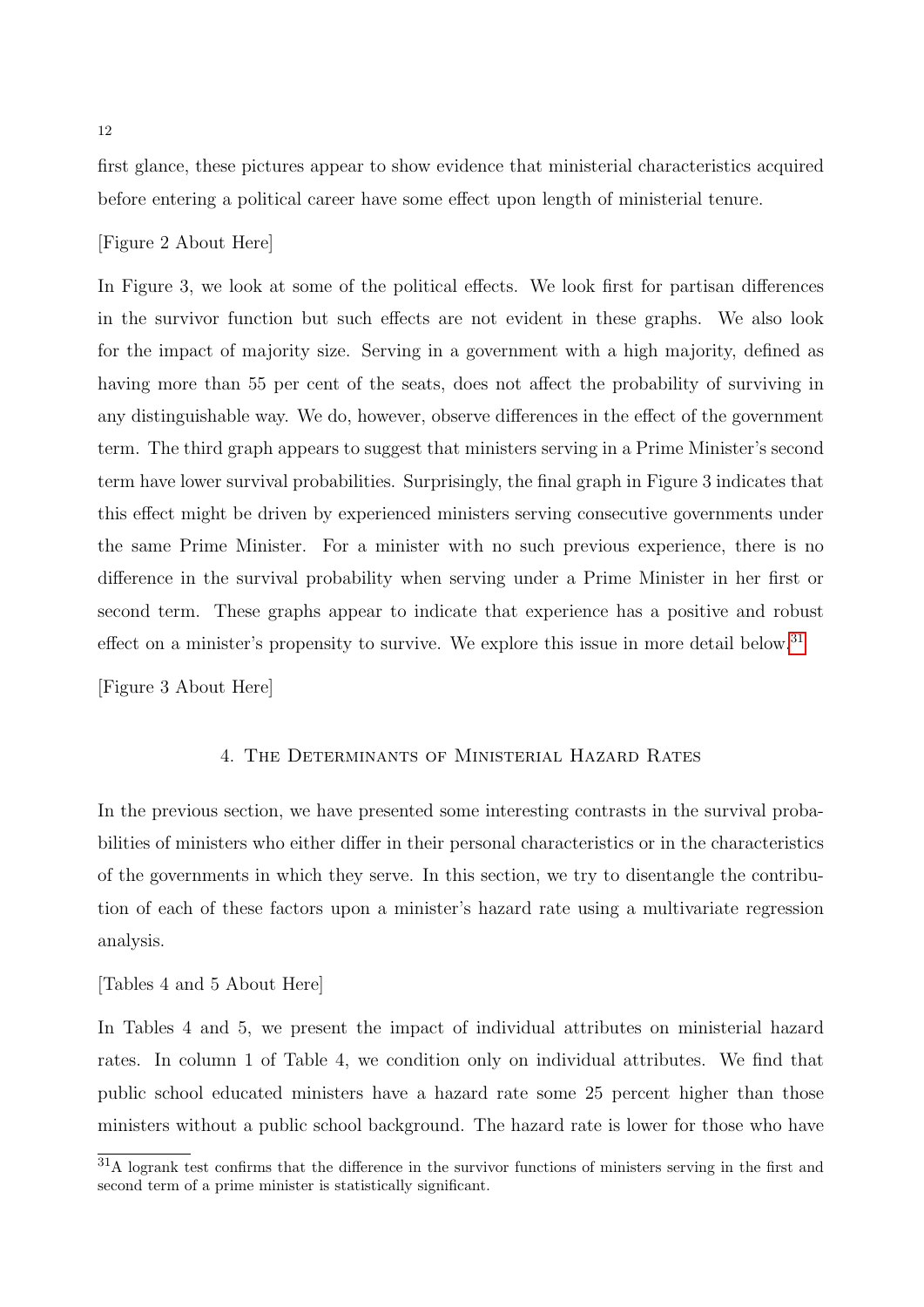been to Oxbridge  $(22 \text{ percent})$ .<sup>[32](#page-13-0)</sup> Only the Oxbridge effect is statistically significant at standard levels. The educational credentials of a minister, as represented by attending a public school or Oxbridge, may capture some inherent characteristics of the minister such as acquired skills, latent ability or access to social networks. These characteristics could be correlated with better on-the-job performance but this, in turn, may increase the value of a post-ministerial career. A priori, these factors may then contribute to either a decrease or increase in the minister's hazard rate. Our results, however, suggest that, on balance, an Oxbridge background leads to a decrease in a minister's hazard.

We have shown the existence of seniority effects as measured by age and its relationship to ministerial rank. We find that conditioning upon rank, age has a positive effect on ministerial hazard. An additional year increases the hazard rate of a minister by four percent.<sup>[33](#page-13-1)</sup> Here the explanation would seem to be that the older the minister when facing a problem the more likely he is to feel he has reached the highest rung on the ladder and so be more willing to leave office to take a look at those outside options. And of course, ministers may feel they have reached retirement age for a political career (though perhaps still young enough to make money outside of politics) and leave even when under no pressure to resign or move on. We also find that, although the number of female ministers in our sample is small, female ministers have lower hazard rates than males. This may be a reflection of the wellknown finding that women generally are more risk averse than men. Women are thus less likely to engage in activity which may put their ministerial career at risk and, in that sense, individual hazards may be lower. Our results do not allow us to more than speculate upon these reasons however.

In terms of attributes attained during the minister's political career we focus attention on previous experience of being in government.[34](#page-13-2) Much of the literature on ministerial turnover highlights experience as an indicator of ministerial ability and this might lead one to expect

<span id="page-13-0"></span><sup>32</sup>We have also included dummy variables for highest level of education attained which proved to be statistically insignificant.

<span id="page-13-1"></span> $33$ We included a squared term in age which was not statistically significant.

<span id="page-13-2"></span><sup>&</sup>lt;sup>34</sup>We coded for experience in two ways. First, an experience variable measuring the years of ministerial experience in previous governments at the start of a spell. Second, a variable (some experience) coded 0 on first appointment and 1 for subsequent appointments in any later government term. The 'experience' variable (plus a squared term on 'experience') were insignificant when the 'some experience' variable was included. Thus, we have left only the categorical variable and when we refer to experienced ministers we mean those who have served a spell in a previous government. Newly appointed ministers are those appointed in the current term of government.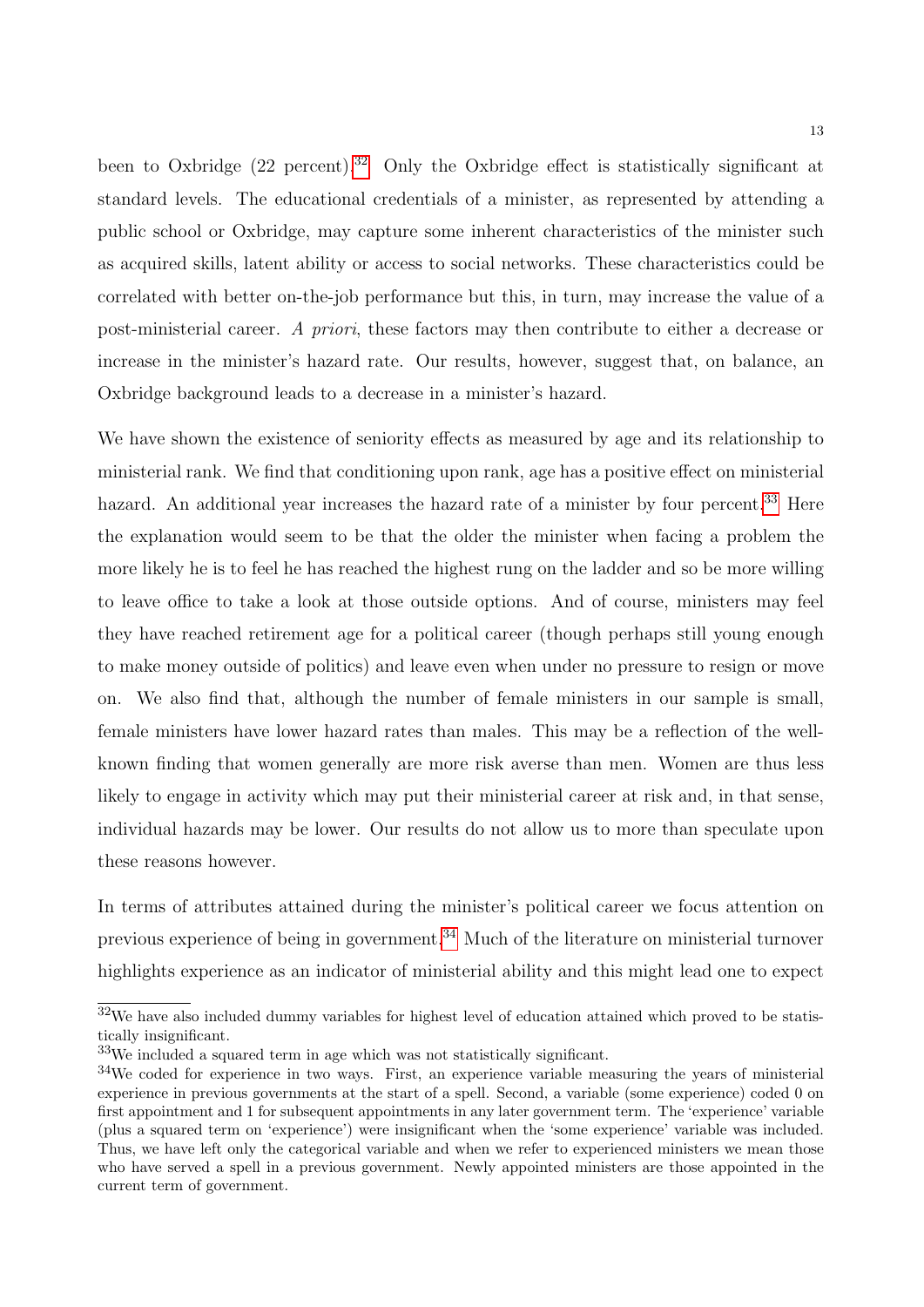that experienced ministers have a greater capacity for survival. It has long been noted that the average level of experience amongst British ministers is lower than that in other countries.[35](#page-14-0) The reasons given usually point to the constraints faced by Prime Ministers who head multi-party cabinets. The coalitional politics of multi-party government means that factions must be kept happy and prime ministers have less control over who to select, and de-select for their cabinets. The British prime minister must also select to keep factions in her party happy and may be forced to choose powerful colleagues for major positions and to choose some of their allies for junior positions in their departments. But the British prime minister still has much greater control over the selection and de-selection process, and can certainly seize upon difficulties a minister has faced over time to usher them discreetly to the door.

We find that ministers who come to government with some ministerial experience have a hazard rate some 58 percent higher than those without previous experience. This finding, whilst consistent with evidence that British ministers on average are less experienced than ministers in other countries, is somewhat counter-intuitive. One would perhaps expect that experienced ministers have greater durability, especially if experience is correlated with ability. One reason why experienced ministers have shorter duration is that whilst at some point the marginal gains from remaining in office diminish, the corresponding risks do not. A minister who has served a long and valuable career, and with his eye on a lucrative position upon leaving a political life, may be less willing to stick around when the going gets tough. At some point a concern for preserving an established reputation which may be useful outside of politics may take precedence over the desire for further political service. Or perhaps they simply get tired of the game. This finding may suggest that rather than British ministers being suboptimally inexperienced the British cabinet is closer to optimal experience than that seen in other countries. The pressures in the UK are more on the 'objective' features that reveal the abilities of ministers to run departments and deal with parliament, the media and the public than the factional coalitional politics that allows incompetents to stay in power.

<span id="page-14-0"></span><sup>35</sup>Mattei Dogan and Peter Campbell, 'Le personnel ministriel en France et en Grande-Bretagne', Revue Franaise de Science Politique, (1957), 313-45; Philip Maynard Williams, Crisis and Compromise: Politics in the Fourth French Republic (Hamden, Conn.: Archone Books, 1964), p. 206; Herman 'Comparative Perspectives'; John D. Huber and Cecilia Martinez-Gallardo, 'Cabinet Instability and the Accumulation of Experience: The French Fourth and Fifth Republics in Comparative Perspective', British Journal of Political Science 34(2004), 27-48.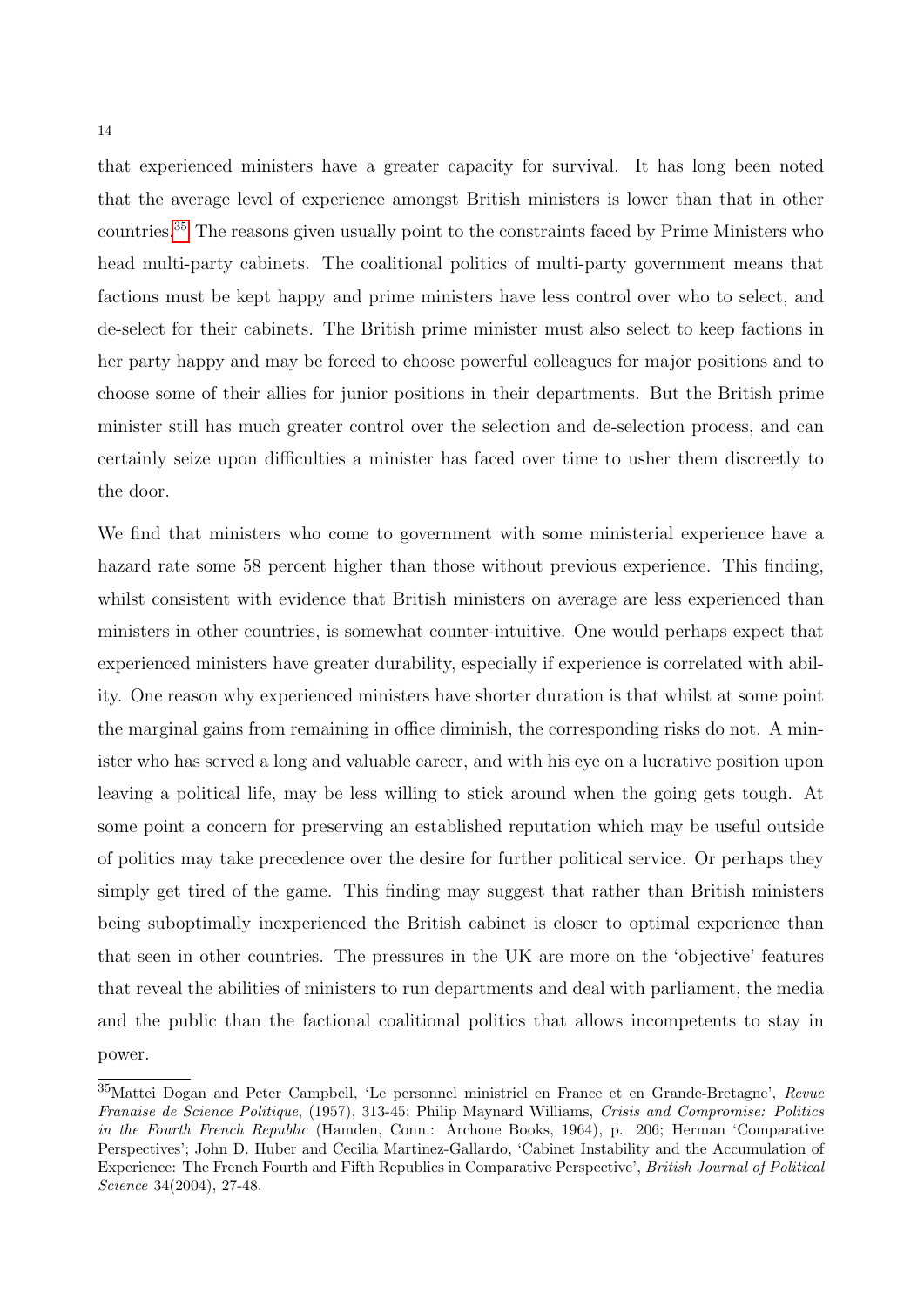Commentators have often bemoaned the fact of lower experience amongst British ministers in comparison to other countries, though Huber and Martinez-Gallardo make the crucial point that experience is not everything, and certainly we would not find an unchanging cabinet desirable. Nobody has yet modeled the optimal level of cabinet experience.<sup>[36](#page-15-0)</sup> Dewan and Dowding have demonstrated that getting rid of ministers is a way of weeding out bad ones – at least ones that detrimentally affect government popularity.<sup>[37](#page-15-1)</sup> But other factors may be at work.

In this model the hazard rate is decreasing with the rank of the minister. Government whips have a hazard rate some 159 percent higher than that of cabinet ministers; Junior ministers have a hazard rate some 72 percent higher; and ministers of cabinet rank a hazard rate some 30 percent higher than their colleagues in cabinet. Whips are something of a special case. To resign as a whip does not necessarily affect one's future advancement, and whilst a time as a successful whip can enhance one's future career, being a successful whip is not thought to be an important indicator of ministerial quality. Higher rank should, one expect, correlate with latent factors such as quality picked up in the promotion process. So, whilst the fact that British prime ministers reshuffle more often and more easily than the premier of coalition governments the result of that shuffling ought to lead to the most able ministers remaining in the game. According to this view the prime minister uses her power of patronage to reward the most able of her ministers, and the ability of the minister should be reflected in terms of longer tenure. Of course, promotion may also indicate other aspects of the relationship between the prime minister and minister, such as friendship or loyalty, but again the expected effect of these latent factors should be to increase the durability of the minister.

A mitigating factor, however, is that higher ranking ministers also face greater levels of scrutiny in parliament and the press. The actions of full cabinet ministers are subject to more scrutiny than lower ranking ministers, though junior ministers and ministers of cabinet rank are often associated with particular policies where failure may lead to close scrutiny. Where there is major departmental failure lower ranked ministers will sometimes resign along with the full cabinet minister (as happened over Crichel Down, for example). Cabinet ranked ministers may also face greater scrutiny of their personal lives though the press now seem

<span id="page-15-0"></span><sup>36</sup> Huber and Martinez-Gallardo, 'Cabinet Instability', pp. 46-7.

<span id="page-15-1"></span><sup>37</sup>Dewan and Dowding 'The Corrective Effect'.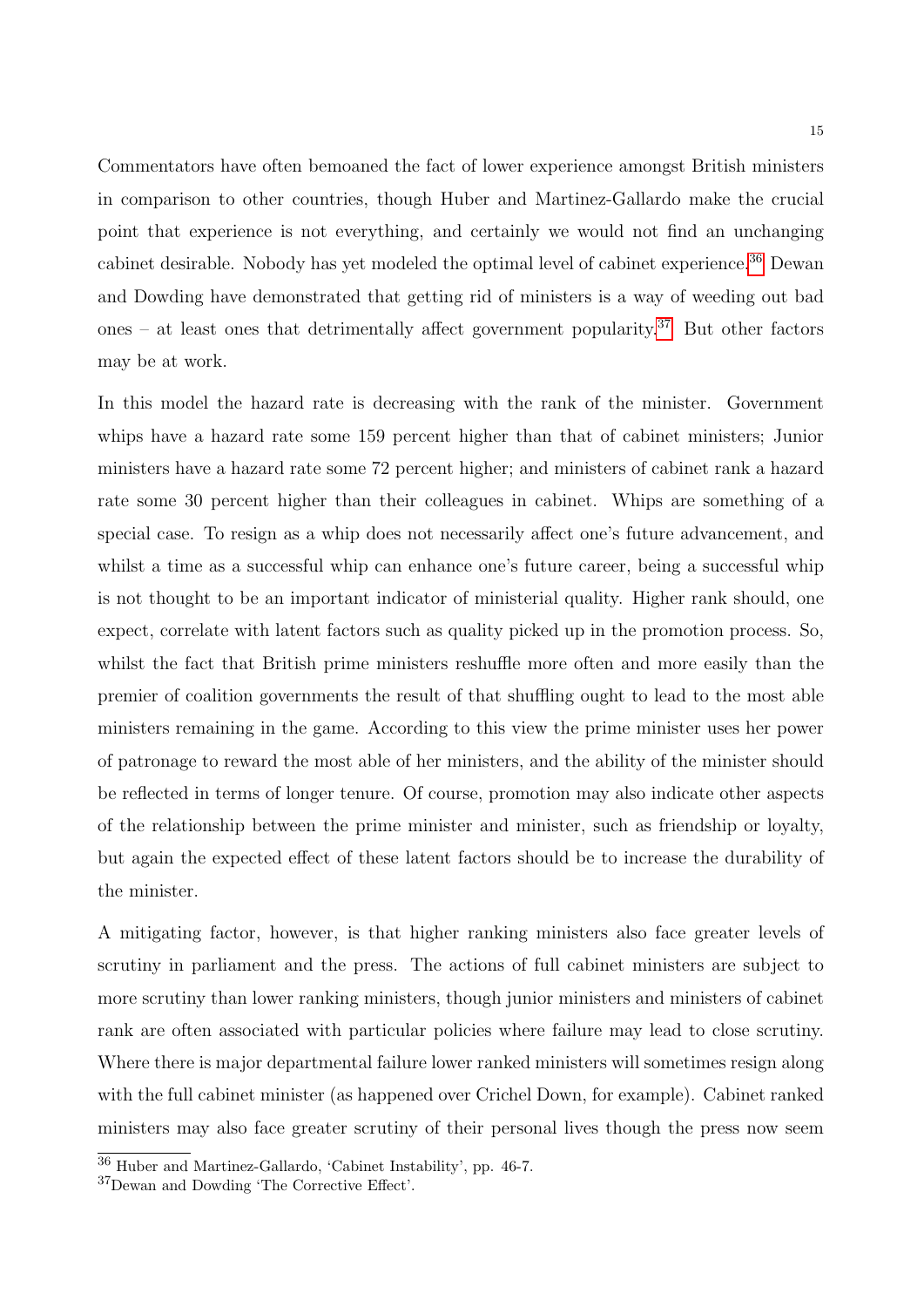to think that junior ministers are fair game for intense media scrutiny too. On balance, our results show that ministers appointed to jobs with a higher rank are more durable.

The last individual attribute we include is a dummy variable for members of the government who are nobles. Being in the House of Lords might have various effects. On the one hand, peers do not face re-election pressures thus may might have greater durability. A reinforcing effect is that Lords face less media attention and may receive less hostile scrutiny – though again the Lords is often thought to have more careful debate. On the other hand governments might find it difficult to identify competent peers to represent them in the Lords. On balance, we find that nobles are as durable as any other ministers in our sample.

One might suspect that all these results are due to the fact that ministers' characteristics are correlated with systematic features of the governments in which these ministers served. For example, we have seen in the previous section that Conservative ministers are more likely to have been to public school and Oxbridge. To disentangle these effects, in columns 2-4, we condition on different sets of government characteristics. We start in column 2 with a set of obvious candidates such as which party is in government, the size of the party majority and the term of the Prime Minister.<sup>[38](#page-16-0)</sup> In column 3 we condition upon Prime Minister fixed effects as well as government term and size of the party majority. The estimates from our most restrictive specification, including a dummy variable for each government, are presented in column 4. Surprisingly, the effects we found in column 1 are robust to these different specifications.

The political effects we have estimated could work in two ways : i) they could shift up or down the baseline constant  $\lambda_0$ ; ii) they could affect the magnitude of the coefficients of the ministerial characteristics. For example, we have shown in Figure 4 that experience and term may interact with regard to the survival probability of the minister. In Table 5 we break down our sample according to government characteristics to study these effects. In column 1 we restrict the sample to ministers serving under a Prime Minister in the first term, in column 2 to those serving under a Prime Minister in her second term, in column 3 to ministers serving in Labour administrations and finally, in column 4, to ministers serving in Conservative administrations. All in all, our assessment is that the estimates of the impact

<span id="page-16-0"></span><sup>38</sup>We find no statistically significant partisan or majority effects. Ministers who are serving in the second term of a prime minister have 46 percent higher hazard rates relative to those serving in the first term, whereas those in a third term have a hazard rate 55 percent higher.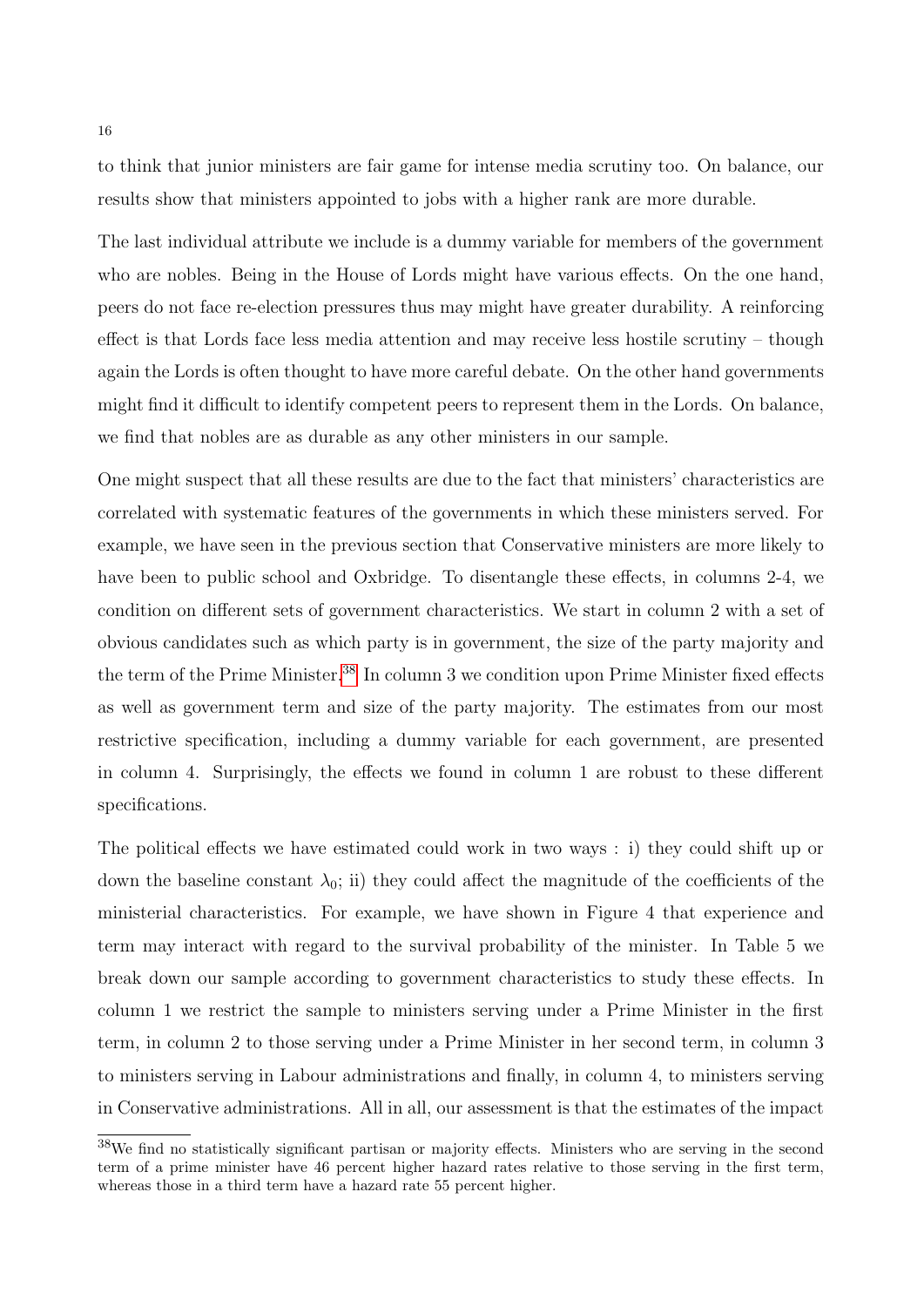of individual characteristics are of a similar magnitude to those presented in the previous table. However, in these model specifications these effects are less precisely estimated.

## 5. Conclusion

Using a unique data set of all ministerial movements in the UK 1945-97 we have examined ministerial duration using a set of variables that capture both the individual characteristics of each minister as well as the political features of the government in which the minister was a member. Although differences in ministerial duration will reflect not only the problems each individual minister faces, as well as the specific historical events shaping each administration and the particular style of each Prime Minister we have found that there exist key systematic indicators of duration.

Background variables such as education and gender affect a minister's capacity to survive with female ministers and those with an Oxbridge background having lower hazard rates. Attributes of a minister relating to political performance also have an effect. Higher ranking ministers have greater durability. We also find that experience increases ministerial hazard rates. These effects are robust to the inclusion of a large set of variables pertaining to the political characteristics of the government in which the minister serves.

Perhaps worth additional comment is the robustness of the effect of experienced ministers. The fact that experienced ministers have lower durations may provide some insight into the low levels of experience of ministers in government in the UK, as highlighted by previous studies of cabinet turnover. Many commentators and politicians have bemoaned the relatively low levels of experience and quality of ministers in British government. Whilst objectively assessing such claims is difficult. The ministerial job market is unlike most others which show increased durability with experience until a worker retires at some (usually fixed) age. That is not the case with ministers, and perhaps this is simply because it is a stage in a career rather than a career itself. Choosing the point to leave, given one's prospects in the ministerial job market, as opposed to one's prospects outside, is a fine point of judgement. If one's ministerial career appears to have reached its zenith, then taking one's experience elsewhere may begin to look attractive.<sup>[39](#page-17-0)</sup> More junior ministers return to the backbenches

<span id="page-17-0"></span> $39$ Chief executives may have similar hazards. Someone might work their way up through the management team of a company, but once at the top have a high hazard for that company, choosing to move to another such post sooner rather than later. Perhaps whilst their company is doing well rather than when it fails.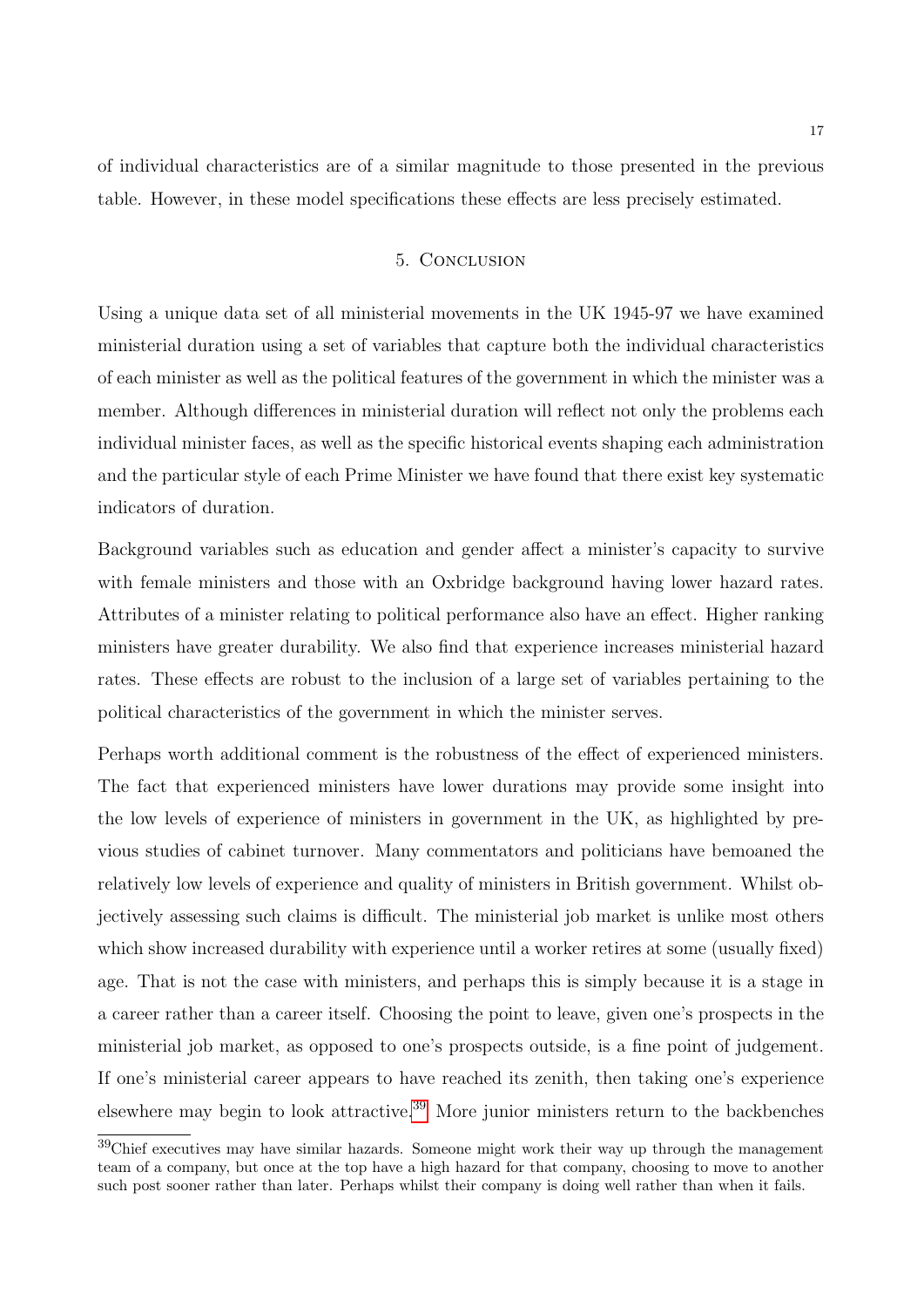to serve their time out on committees and in the House, less constrained by loyalty to their party. More senior ministers tend not to remain on the backbenches in the Commons for very long after they leave office (though of course there are many notable exceptions) but rather pursue careers outside of politics often with the sinecure of the backbenches in the Lords. Either way, our findings suggest the diminishing marginal returns of a ministerial career in the structured context of single-party rule where one's route to the top is more clearly ordained than in the less predictable rough-and-tumble of coalitional politics. It is its very predictability that may lead to less experienced ministers in the British one-party government system than is found in coalitional states. However, rather than suggesting that this is a problem for the British system of government, it may well be an indication that without the internecine political intrigues that keep possibly incompetent ministers in their jobs, the duration of senior ministers in Britain approaches optimality. We might ask, what other indications of optimality could we ask for?[40](#page-18-0)

With the exception of Alt's 1975 study previous commentaries upon ministerial tenure have focussed almost exclusively on the role of the Prime Minister in directing the cabinet. This is largely due to the fact that, whilst power is concentrated in the hands of a modern British Prime Minister, each Prime Minister has used that power in different ways. One would suspect that the personal characteristics of the Prime Minister and differences in the government will be a key determinant of ministerial tenure. Our results are important since they indicate the existence of systematic features of ministerial tenure related to ministerial characteristics which are independent of the aspects of the government.

As well as offering a specific contribution to understanding the mechanics of British cabinet government our analysis contributes to the broader literature on ministerial careers and on key aspects of government duration. The literature examining legislative careers has not looked systematically at ministerial durability.<sup>[41](#page-18-1)</sup> The duration literature examining the forces and stresses of government breakup or cabinet instability has concentrated upon multi-party coalitions (though some comparative studies include countries with single-party majorities). Whilst there is a growing literature on government durability, relatively little has been

<span id="page-18-0"></span> $^{40}$ We might note the finding from Table 2 that Attlee's 1945 administration was the least experienced but most commentators see it as an efficient and enterprising government; and Major's first administration as the most experienced (and his second highly experienced) which were seen as tired and inefficient.

<span id="page-18-1"></span> $^{41}$  For example H. Best and M. Cotta, eds., *Parliamentary Representatives in Europe 1848-2000: Legislative* Recruitment and Careers in Eleven European Countries, Oxford: Oxford University Press, 2000.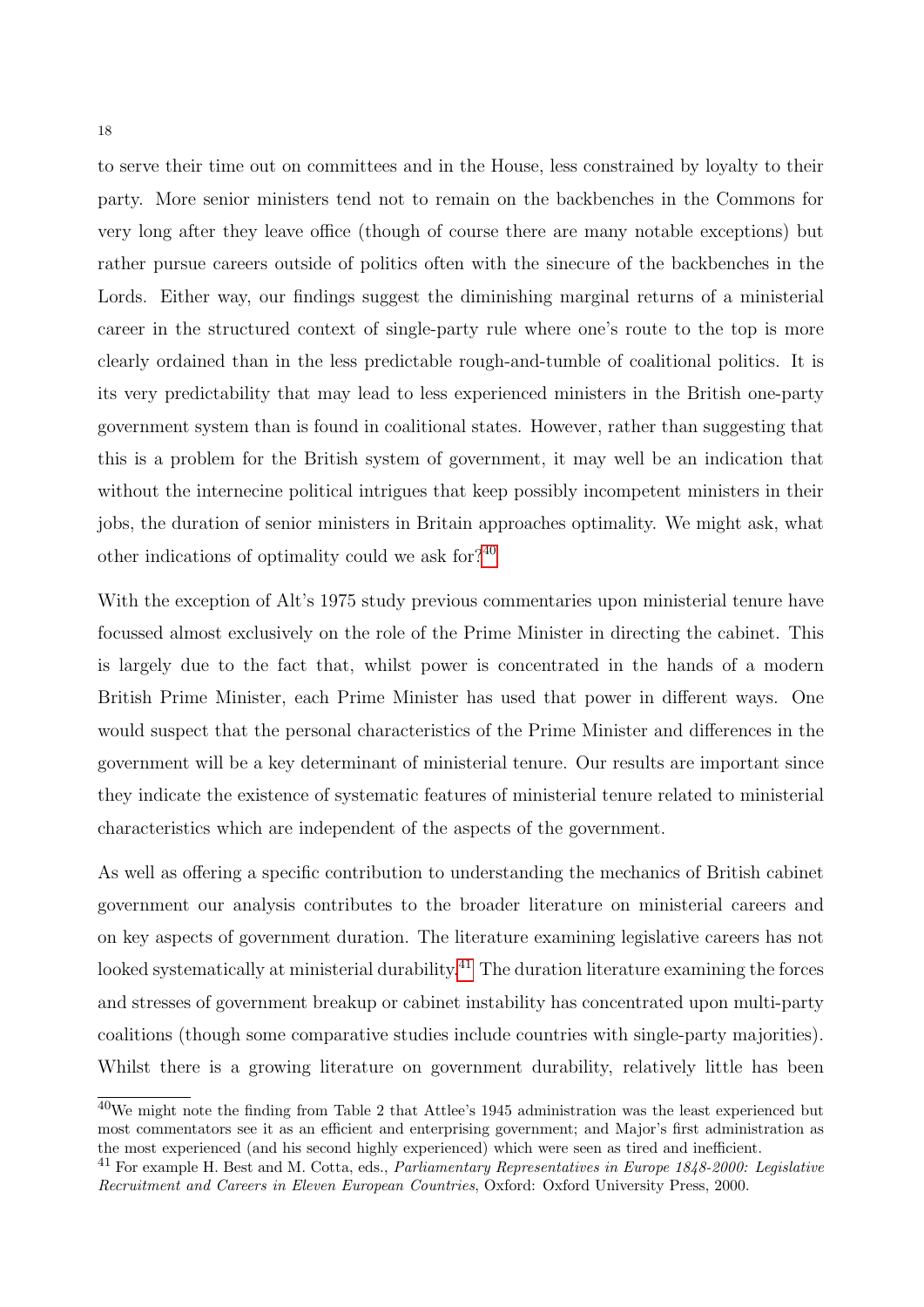written about the durability of ministers themselves and, as noted by Huber and Martinez-Gallardo in their study of ministerial tenure in the French Fourth Republic, high rates of government turnover need not imply high rates of ministerial turnover.[42](#page-19-0) Strong single-party government also faces stresses which can be examined through ministerial turnover. There is an increasing interest in the systematic analysis of such ministerial turnover, $43$  and we hope the results presented here will help further understanding of this process.

<span id="page-19-0"></span> $\overline{{}^{42}\text{Huber}}$  and Martinez-Gallardo, 'Cabinet Instability and the Accumulation of Experience'.

<span id="page-19-1"></span><sup>43</sup>Dewan and Dowding, 'The Corrective Effect'; Dowding and Kang 'Ministerial Resignations 1945-97'; Patrick Dumont, Leon De Winter, and Regis Dandoy 'Demissions gouvernmentales et performances electorales des majorities sortantes (1946-1999)', Courrierr hebdomadaire du CRISP n 1722, 2001.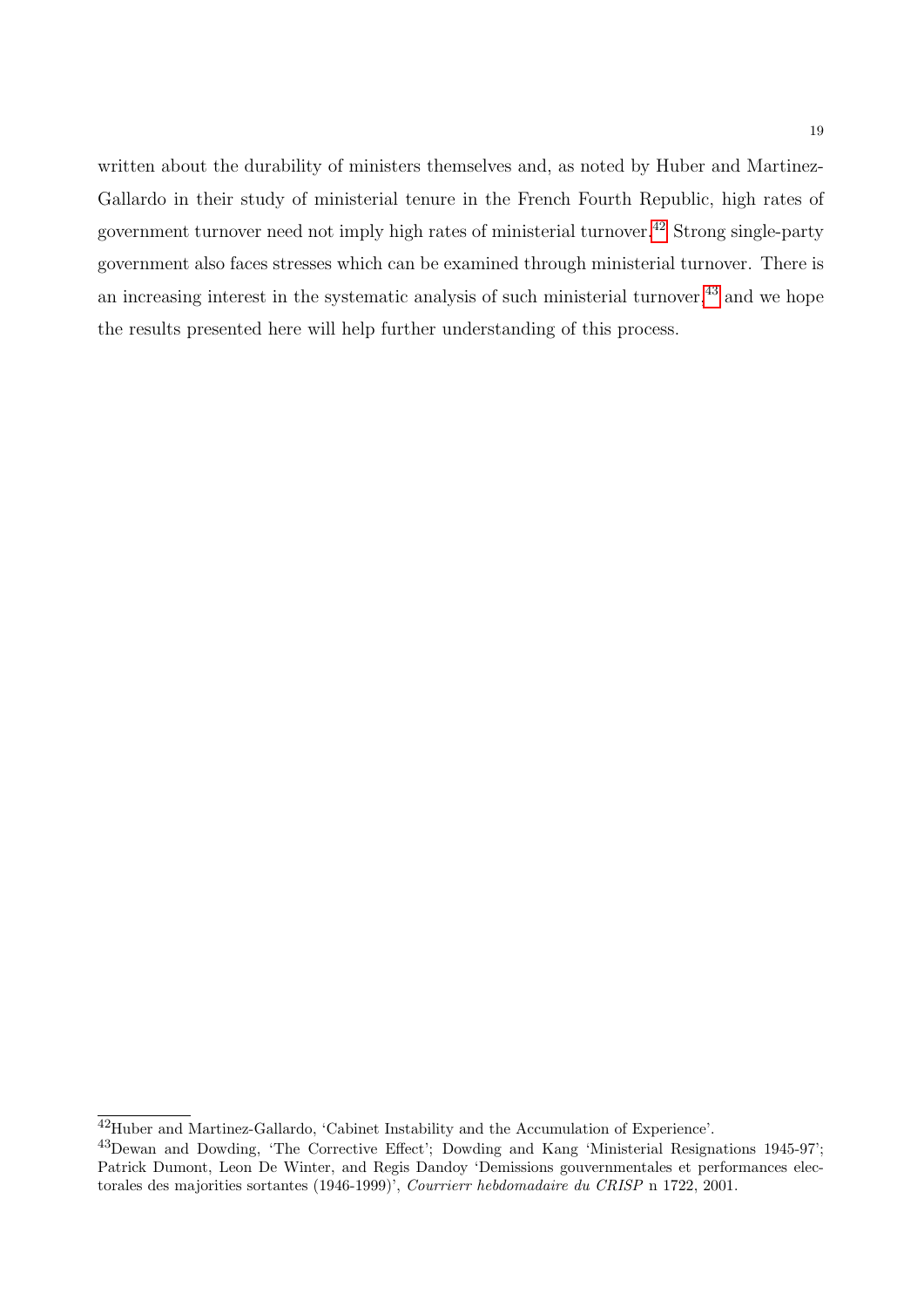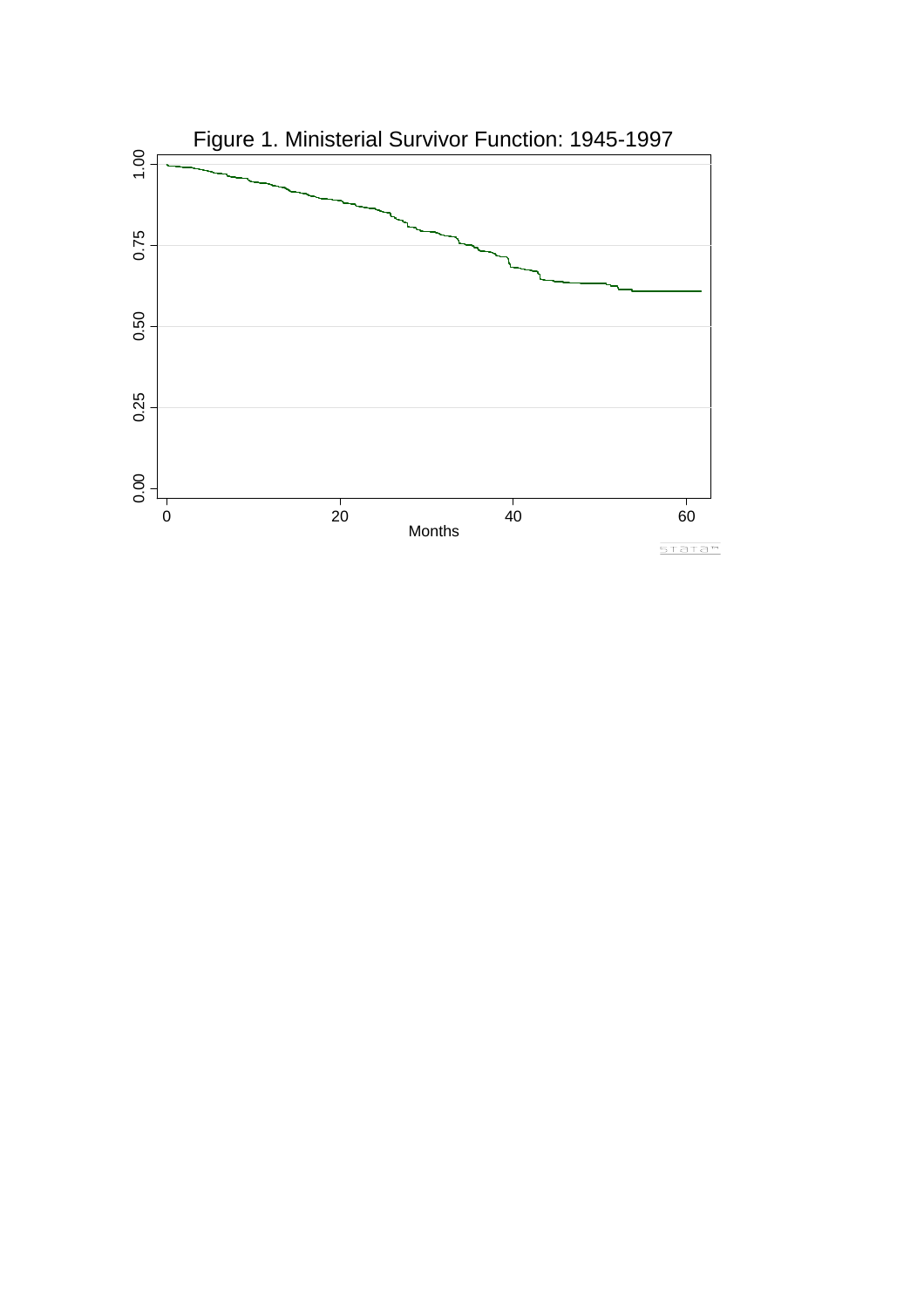

Figure 2. Ministerial Survivor Function and Individual Characteristics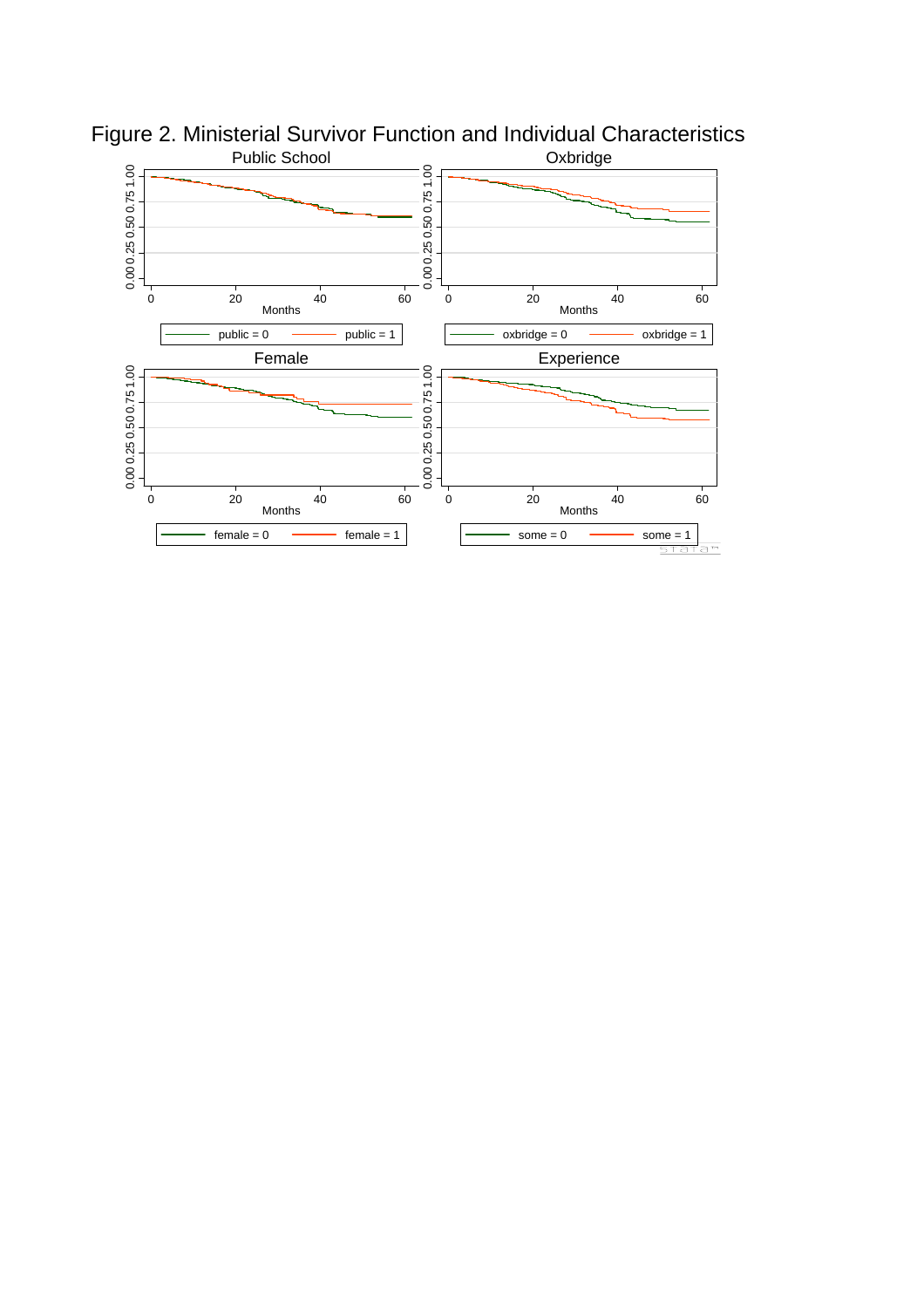

Figure 3. Ministerial Survivor Function and Government Characteristics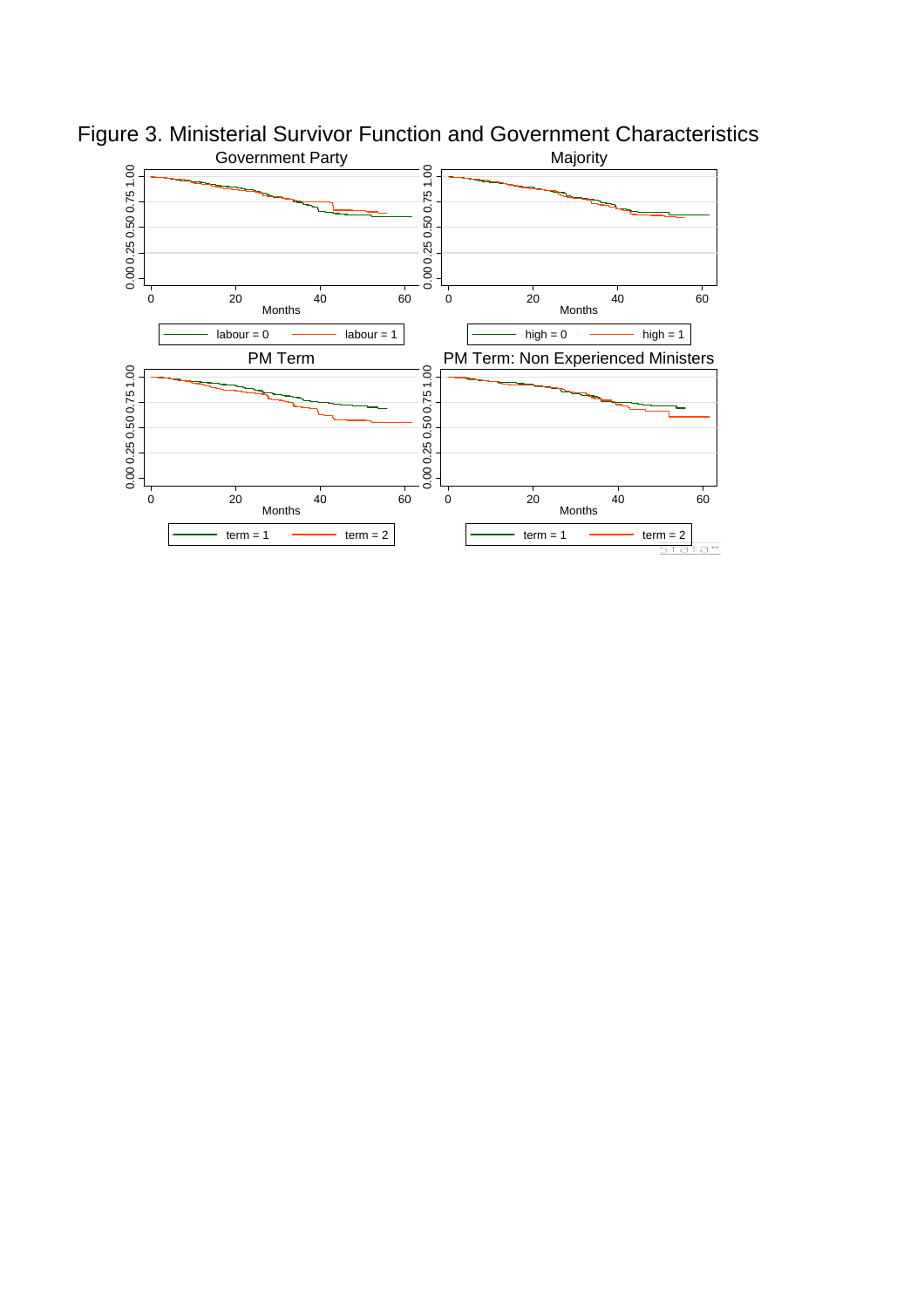Table 1: Definition of Variable and Descriptive Statistics

| Variable                             | Definition                                                                                                                                                                                                                                                                | Mean<br>(Std. Dev.) |
|--------------------------------------|---------------------------------------------------------------------------------------------------------------------------------------------------------------------------------------------------------------------------------------------------------------------------|---------------------|
| Tenure                               | Ministerial tenure in months by government. Failure is defined as leaving government                                                                                                                                                                                      | 26.90               |
|                                      | at least two weeks before the end of government. There are no left censored variables. Right censoring<br>occurs when someone is still in post two weeks before the end of a government term.<br>Ministers who fail during the first two weeks of government are dropped. | (16.46)             |
| Public school                        | Dummy variable equal to one if attended public school and zero otherwise.                                                                                                                                                                                                 | 0.62                |
| Oxbridge                             | Dummy variable equal to one if attended university at Oxford or Cambridge and zero otherwise.                                                                                                                                                                             | 0.50                |
| Age                                  | Age in years at the start of ministerial spell.                                                                                                                                                                                                                           | 49.17               |
|                                      |                                                                                                                                                                                                                                                                           | (8.78)              |
| Female                               | Dummy variable equal to one if female and zero otherwise.                                                                                                                                                                                                                 | 0.05                |
| Some experience                      | Dummy variable equal to one if a minister has served under previous governments and zero otherwise.                                                                                                                                                                       | 0.61                |
| Experience in years                  | Years of experience in previous governments at the start of ministerial spell.                                                                                                                                                                                            | 2.70                |
|                                      |                                                                                                                                                                                                                                                                           | (3.42)              |
| Noble                                | Dummy variable equal to one if unelected peer and zero otherwise.                                                                                                                                                                                                         | 0.21                |
| <b>Cabinet Ministers</b>             | Dummy variable equal to one if cabinet minister and zero otherwise.                                                                                                                                                                                                       | 0.16                |
| Ministers of Cabinet rank            | Dummy variable equal to one if minister of cabinet rank and zero otherwise.                                                                                                                                                                                               | 0.30                |
| <b>Junior Ministers</b>              | Dummy variable equal to one if junior minister and zero otherwise.                                                                                                                                                                                                        | 0.35                |
| Whips and Members<br>of HM Household | Dummy variable equal to one if Whip and Member of HM Household and zero otherwise.                                                                                                                                                                                        | 0.19                |
| Majority                             | Majority is defined as the share of the house commanded by the governing party in percentages.                                                                                                                                                                            | 54.35               |
|                                      |                                                                                                                                                                                                                                                                           | (4.01)              |
| Labour                               | Dummy variable equal to one if Prime Minister belongs to the Labour party and zero otherwise.                                                                                                                                                                             | 0.37                |
| Term                                 | Term currently being served by the Prime Minister. When we condition on this                                                                                                                                                                                              |                     |
|                                      | variable in the regression analysis we use 2 dummies.                                                                                                                                                                                                                     |                     |
| <b>Prime Minister</b>                | Eleven Prime Minister identifiers. When we condition on this variable in the regression<br>analysis we use 10 Dummies.                                                                                                                                                    |                     |

Notes: The source of information is Butler and Butler (2000). There are 2,235 spells in total.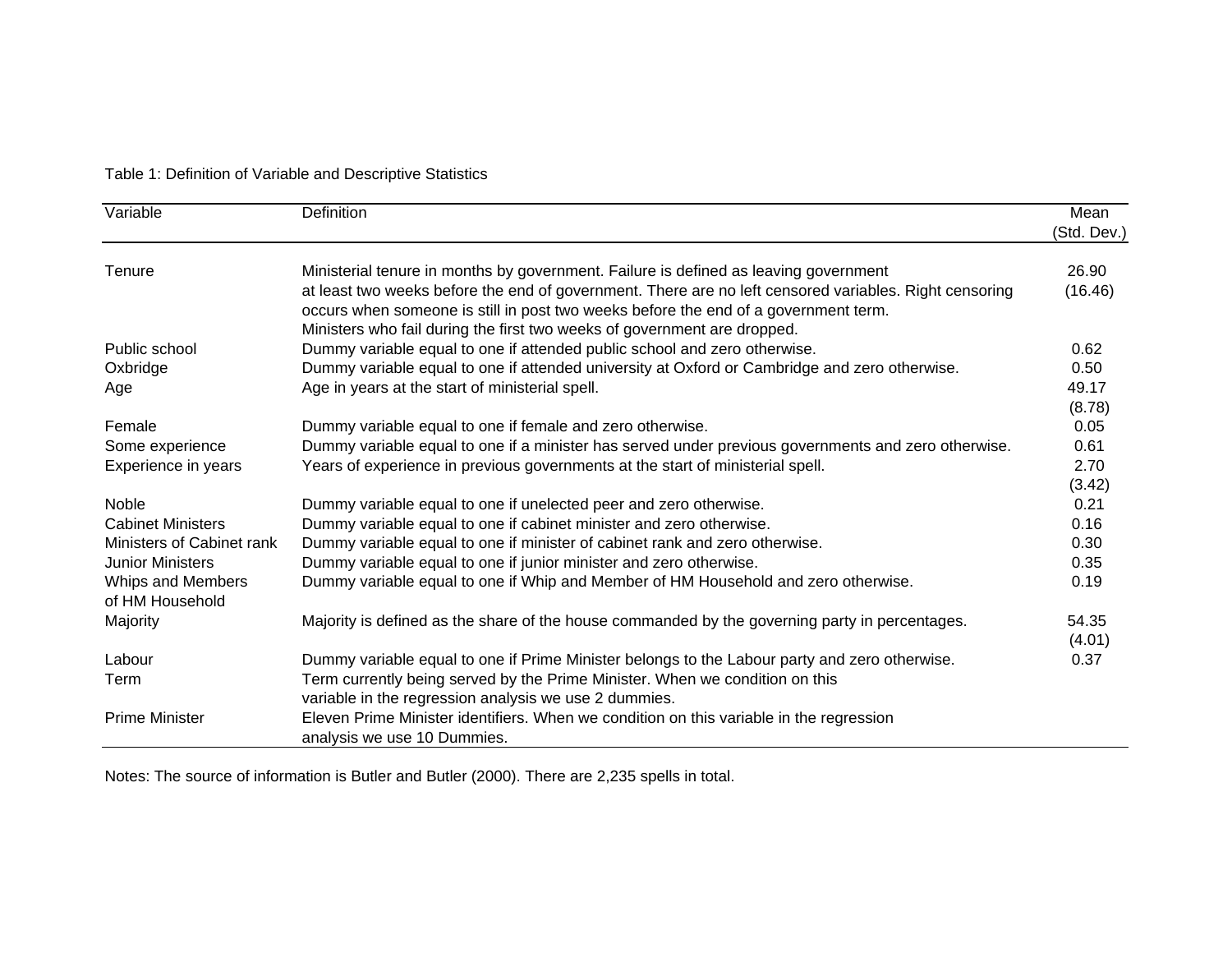Table 2: Average Characteristics of Ministers by Government

|                        | Attlee |           | Attlee |           | Churchill    |           | Eden   |           | Eden  |           |
|------------------------|--------|-----------|--------|-----------|--------------|-----------|--------|-----------|-------|-----------|
|                        |        | 1945-1950 |        | 1950-1951 |              | 1951-1955 |        | 1955      |       | 1955-1957 |
| Variables              | Mean   | Std.D.    | Mean   | Std.D.    | Mean         | Std.D.    | Mean   | Std.D.    | Mean  | Std.D.    |
|                        |        |           |        |           |              |           |        |           |       |           |
| <b>Observed Tenure</b> | 38.53  | 17.59     | 17.72  | 5.36      | 32.33        | 13.15     | 1.55   | 0.09      | 16.28 | 5.59      |
| <b>Public School</b>   | 0.32   | 0.47      | 0.35   | 0.48      | 0.91         | 0.29      | 0.93   | 0.26      | 0.91  | 0.29      |
| Oxbridge               | 0.25   | 0.43      | 0.30   | 0.46      | 0.64         | 0.48      | 0.66   | 0.48      | 0.68  | 0.47      |
| Age                    | 51.21  | 10.82     | 51.92  | 10.93     | 48.92        | 9.41      | 49.89  | 8.46      | 48.74 | 8.30      |
| Some experience        | 0.23   | 0.42      | 0.77   | 0.42      | 0.25         | 0.44      | 0.95   | 0.22      | 0.84  | 0.37      |
| Experience in years    | 1.03   | 2.11      | 3.72   | 3.23      | 1.42         | 2.97      | 3.96   | 3.48      | 3.23  | 3.30      |
| Female                 | 0.03   | 0.16      | 0.02   | 0.15      | 0.02         | 0.14      | 0.01   | 0.11      | 0.02  | 0.14      |
| Noble                  | 0.16   | 0.37      | 0.21   | 0.41      | 0.23         | 0.42      | 0.27   | 0.45      | 0.22  | 0.42      |
| Labour                 |        | Yes       |        | Yes       |              | No        |        | No        |       | No        |
|                        |        |           |        |           |              |           |        |           |       |           |
| Observations           |        | 117       |        | 92        |              | 106       |        | 82        |       | 99        |
|                        |        |           |        |           |              |           |        |           |       |           |
|                        |        |           |        |           |              |           |        |           |       |           |
|                        |        | Macmillan |        | Macmillan | Douglas-Home |           | Wilson |           |       | Wilson    |
|                        |        | 1957-1959 |        | 1959-1963 |              | 1963-1964 |        | 1964-1966 |       | 1966-1970 |
| Variables              | Mean   | Std.D.    | Mean   | Std.D.    | Mean         | Std.D.    | Mean   | Std.D.    | Mean  | Std.D.    |
|                        |        |           |        |           |              |           |        |           |       |           |
| <b>Observed Tenure</b> | 27.08  | 9.55      | 31.51  | 14.93     | 11.56        | 2.01      | 16.42  | 3.38      | 36.77 | 16.74     |
| <b>Public School</b>   | 0.90   | 0.30      | 0.84   | 0.37      | 0.84         | 0.37      | 0.33   | 0.47      | 0.31  | 0.46      |
| Oxbridge               | 0.68   | 0.47      | 0.65   | 0.48      | 0.66         | 0.48      | 0.30   | 0.46      | 0.31  | 0.46      |
| Age                    | 48.36  | 7.46      | 47.39  | 7.17      | 48.36        | 7.33      | 52.90  | 8.70      | 50.38 | 9.66      |
| Some experience        | 0.73   | 0.44      | 0.59   | 0.49      | 0.89         | 0.31      | 0.17   | 0.38      | 0.67  | 0.47      |
| Experience in years    | 3.06   | 3.45      | 2.90   | 3.44      | 4.67         | 4.56      | 0.70   | 1.73      | 1.29  | 1.55      |
| Female                 | 0.02   | 0.14      | 0.03   | 0.17      | 0.02         | 0.14      | 0.07   | 0.25      | 0.07  | 0.26      |
| Noble                  | 0.26   | 0.44      | 0.23   | 0.43      | 0.25         | 0.44      | 0.17   | 0.38      | 0.15  | 0.35      |
| Labour                 | No     |           | No     |           | No           |           | Yes    |           | Yes   |           |

98 132 95 116 151

151

Note: See Table 1 for the definition of variables.

Observations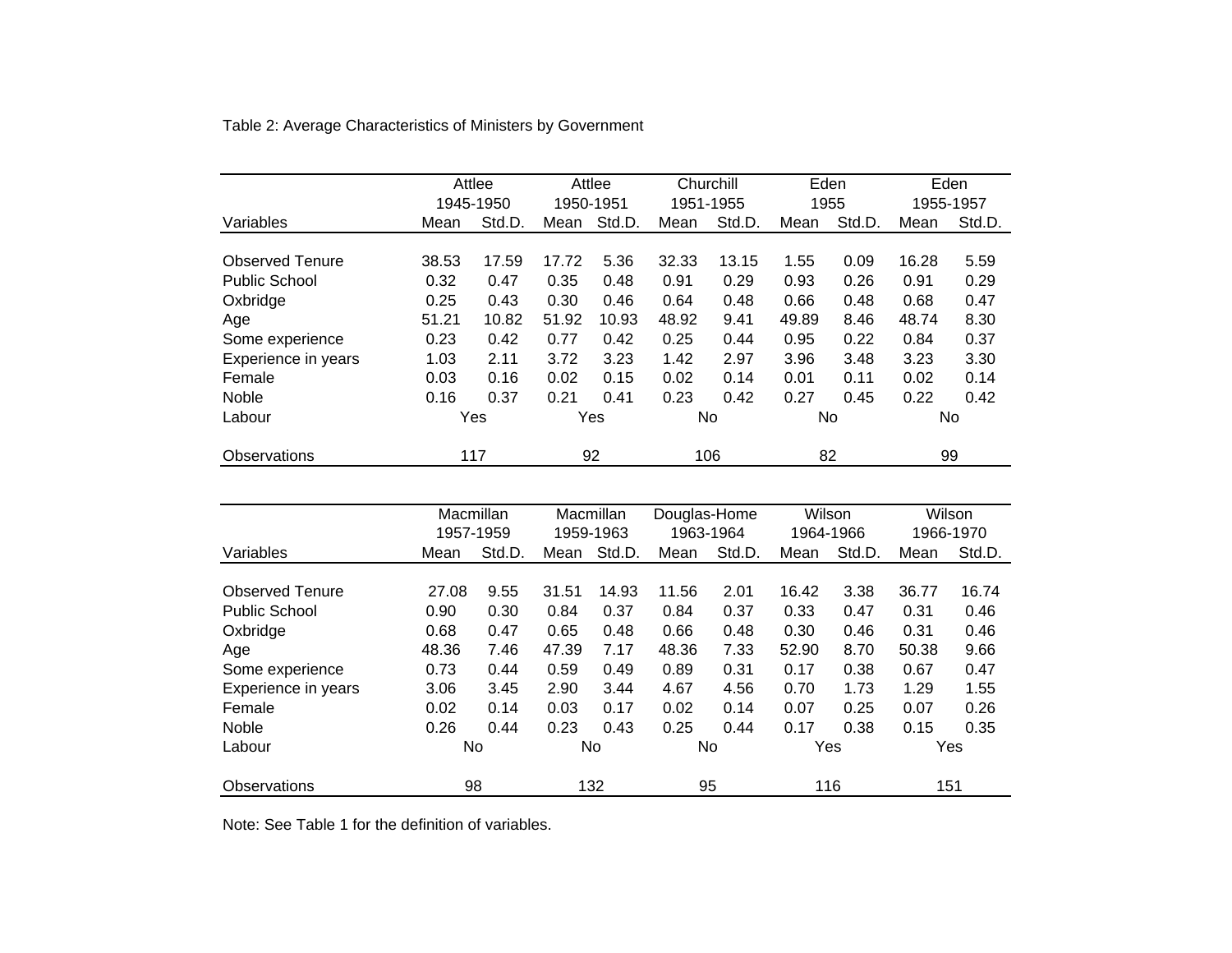|                        |       | Heath     |       | Wilson    |       | Wilson    |       | Callaghan |       | Thatcher  |
|------------------------|-------|-----------|-------|-----------|-------|-----------|-------|-----------|-------|-----------|
|                        |       | 1970-1974 |       | 1974      |       | 1974-1976 |       | 1976-1979 |       | 1979-1983 |
| Variables              | Mean  | Std.D.    | Mean  | Std.D.    | Mean  | Std.D.    | Mean  | Std.D.    | Mean  | Std.D.    |
|                        |       |           |       |           |       |           |       |           |       |           |
| <b>Observed Tenure</b> | 32.28 | 15.46     | 6.86  | 0.91      | 16.24 | 4.21      | 32.39 | 10.68     | 38.54 | 14.71     |
| <b>Public School</b>   | 0.85  | 0.35      | 0.25  | 0.44      | 0.25  | 0.44      | 0.23  | 0.43      | 0.79  | 0.41      |
| Oxbridge               | 0.65  | 0.48      | 0.33  | 0.47      | 0.34  | 0.47      | 0.34  | 0.48      | 0.58  | 0.50      |
| Age                    | 47.07 | 7.51      | 50.59 | 9.06      | 49.44 | 9.46      | 49.66 | 9.56      | 48.31 | 7.64      |
| Some experience        | 0.33  | 0.47      | 0.50  | 0.50      | 0.83  | 0.38      | 0.83  | 0.38      | 0.38  | 0.49      |
| Experience in years    | 1.49  | 3.01      | 2.17  | 2.55      | 2.36  | 2.58      | 2.93  | 2.65      | 1.33  | 2.46      |
| Female                 | 0.02  | 0.15      | 0.06  | 0.24      | 0.08  | 0.27      | 0.07  | 0.26      | 0.03  | 0.17      |
| Noble                  | 0.24  | 0.43      | 0.16  | 0.37      | 0.18  | 0.38      | 0.18  | 0.38      | 0.19  | 0.40      |
| Labour                 |       | No        |       | Yes       |       | Yes       |       | Yes       |       | No        |
|                        |       |           |       |           |       |           |       |           |       |           |
| Observations           |       | 123       |       | 102       |       | 119       |       | 124       |       | 134       |
|                        |       |           |       |           |       |           |       |           |       |           |
|                        |       | Thatcher  |       | Thatcher  |       | Major     |       | Major     |       |           |
|                        |       | 1983-1987 |       | 1987-1990 |       | 1990-1992 |       | 1992-1997 |       |           |
| Variables              | Mean  | Std.D.    | Mean  | Std.D.    | Mean  | Std.D.    | Mean  | Std.D.    |       |           |
|                        |       |           |       |           |       |           |       |           |       |           |
| <b>Observed Tenure</b> | 37.28 | 14.69     | 31.41 | 13.33     | 16.24 | 1.73      | 40.24 | 18.52     |       |           |
| <b>Public School</b>   | 0.76  | 0.43      | 0.75  | 0.43      | 0.76  | 0.43      | 0.69  | 0.46      |       |           |
| Oxbridge               | 0.60  | 0.49      | 0.55  | 0.50      | 0.53  | 0.50      | 0.48  | 0.50      |       |           |
| Age                    | 47.88 | 8.20      | 47.55 | 8.12      | 48.52 | 8.08      | 48.62 | 8.30      |       |           |
| Any experience         | 0.66  | 0.47      | 0.68  | 0.47      | 0.94  | 0.25      | 0.62  | 0.49      |       |           |
| Experience in years    | 2.96  | 3.06      | 3.77  | 3.88      | 5.47  | 4.32      | 3.88  | 4.44      |       |           |
| Female                 | 0.06  | 0.24      | 0.06  | 0.24      | 0.08  | 0.28      | 0.08  | 0.27      |       |           |
| Noble                  | 0.24  | 0.43      | 0.22  | 0.41      | 0.21  | 0.41      | 0.19  | 0.40      |       |           |
| Labour                 |       | No        |       | <b>No</b> |       | <b>No</b> |       | No        |       |           |
| <b>Observations</b>    |       | 134       |       | 142       |       | 109       |       | 160       |       |           |

Table 2 (continue): Average Characteristics of Ministers by Government

Note: See Table 1 for the definition of variables.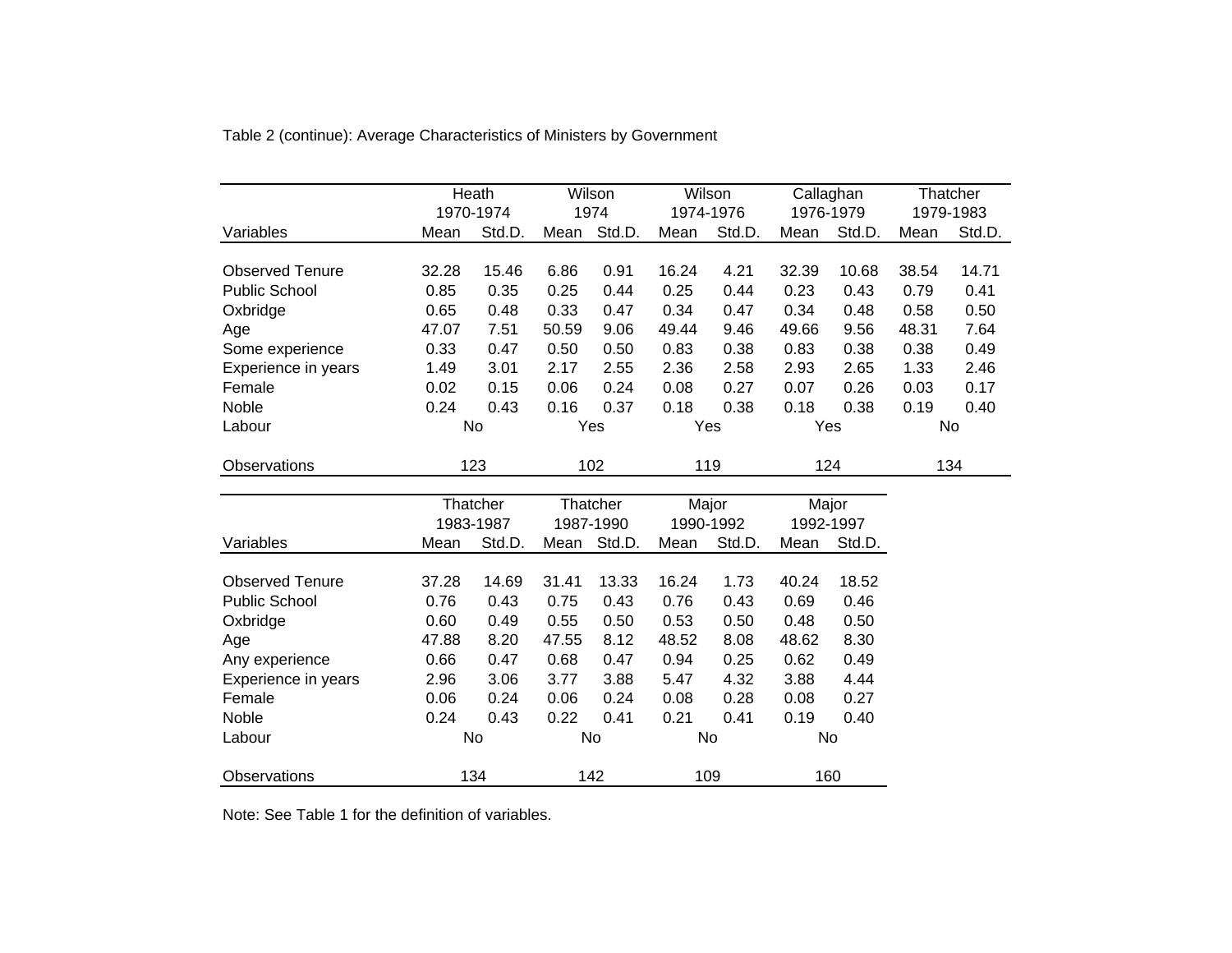|                        | Ministerial rank            |        |                              |        |                            |        |                                             |        |  |  |
|------------------------|-----------------------------|--------|------------------------------|--------|----------------------------|--------|---------------------------------------------|--------|--|--|
|                        | Cabinet<br><b>Ministers</b> |        | Ministers of<br>Cabinet rank |        | Junior<br><b>Ministers</b> |        | <b>Whips and Members</b><br>of HM Household |        |  |  |
|                        |                             |        |                              |        |                            |        |                                             |        |  |  |
| Variables              | Mean                        | Std.D. | Mean                         | Std.D. | Mean                       | Std.D. | Mean                                        | Std.D. |  |  |
|                        |                             |        |                              |        |                            |        |                                             |        |  |  |
| <b>Observed Tenure</b> | 28.05                       | 16.76  | 27.23                        | 16.63  | 26.83                      | 15.99  | 25.54                                       | 16.75  |  |  |
| <b>Public School</b>   | 0.70                        | 0.46   | 0.66                         | 0.47   | 0.60                       | 0.49   | 0.55                                        | 0.50   |  |  |
| Oxbridge               | 0.63                        | 0.48   | 0.53                         | 0.50   | 0.46                       | 0.50   | 0.41                                        | 0.49   |  |  |
| Age                    | 55.38                       | 7.35   | 50.81                        | 7.65   | 46.12                      | 7.95   | 47.01                                       | 9.71   |  |  |
| Some experience        | 0.92                        | 0.28   | 0.74                         | 0.44   | 0.49                       | 0.50   | 0.38                                        | 0.49   |  |  |
| Experience in years    | 6.48                        | 4.03   | 3.48                         | 3.46   | 1.33                       | 1.88   | 0.79                                        | 1.57   |  |  |
| Female                 | 0.03                        | 0.17   | 0.04                         | 0.19   | 0.06                       | 0.24   | 0.05                                        | 0.22   |  |  |
| <b>Noble</b>           | 0.18                        | 0.39   | 0.25                         | 0.43   | 0.11                       | 0.32   | 0.34                                        | 0.47   |  |  |
| Observations           | 358                         |        | 668                          |        | 793                        |        | 416                                         |        |  |  |

Table 3: Average Tenure and Characteristcs of Ministers by Ministerial Rank

Note: See Table 1 for the definition of variables.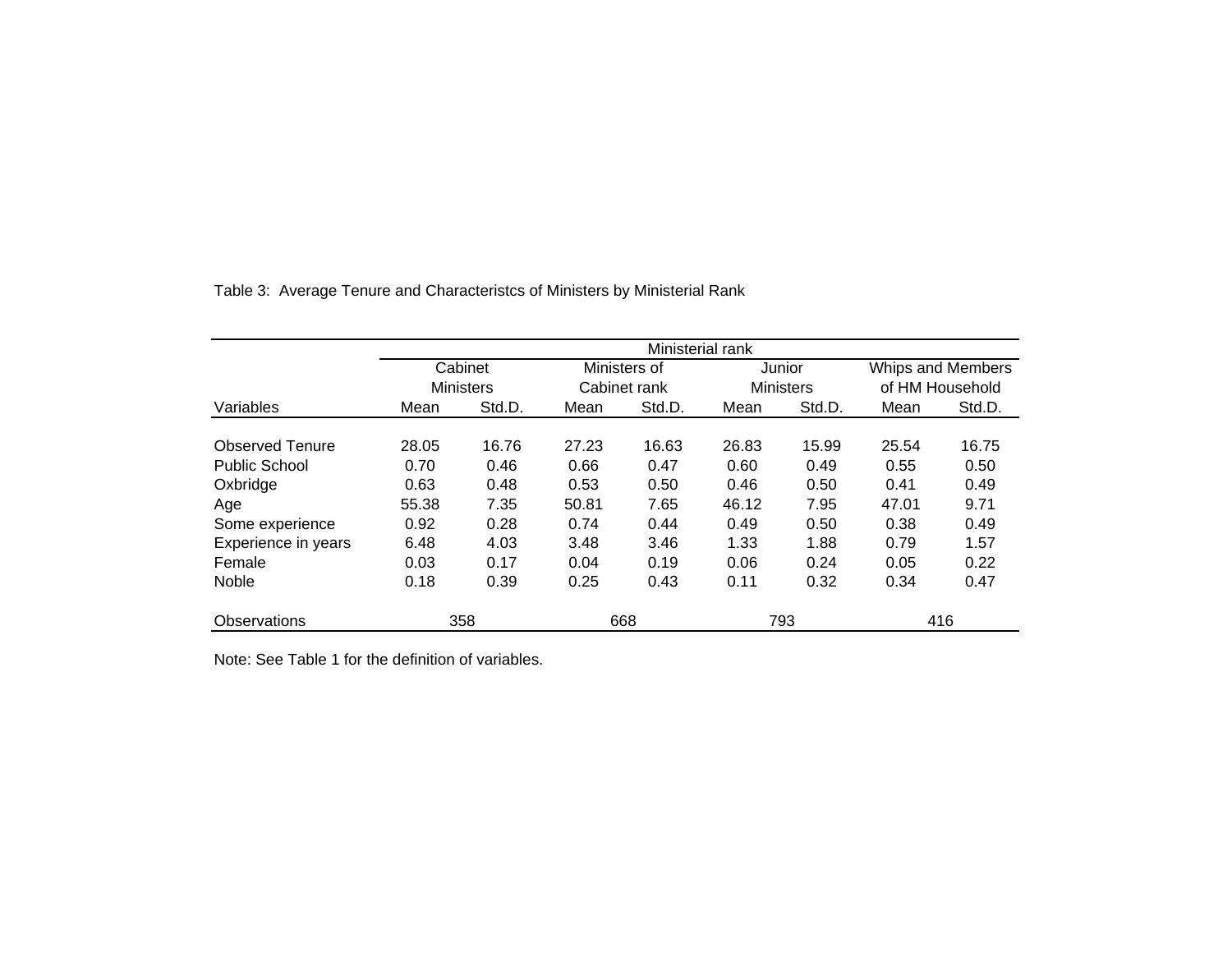| Variables                            | (1)        | (2)        | (3)        | (4)        |
|--------------------------------------|------------|------------|------------|------------|
|                                      |            |            |            |            |
| <b>Public School</b>                 | 1.248**    | 1.156      | 1.113      | 1.115      |
|                                      | (0.137)    | (0.143)    | (0.139)    | (0.139)    |
| Oxbridge                             | $0.767**$  | $0.768**$  | $0.772**$  | $0.771**$  |
|                                      | (0.080)    | (0.080)    | (0.081)    | (0.081)    |
| Age                                  | $1.039***$ | $1.041***$ | $1.040***$ | $1.040***$ |
|                                      | (0.006)    | (0.006)    | (0.006)    | (0.006)    |
| Female                               | $0.645*$   | $0.602**$  | $0.628*$   | $0.626*$   |
|                                      | (0.158)    | (0.148)    | (0.155)    | (0.155)    |
| Some experience                      | 1.584***   | $1.381***$ | $1.442***$ | 1.550***   |
|                                      | (0.174)    | (0.160)    | (0.176)    | (0.197)    |
| <b>Noble</b>                         | 0.971      | 0.964      | 0.949      | 0.949      |
|                                      | (0.113)    | (0.113)    | (0.111)    | (0.111)    |
| Ministers of Cabinet rank            | $1.270*$   | 1.240      | $1.256*$   | $1.262*$   |
|                                      | (0.170)    | (0.166)    | (0.168)    | (0.169)    |
| <b>Junior Ministers</b>              | $1.724***$ | 1.633***   | 1.653***   | 1.677***   |
|                                      | (0.251)    | (0.239)    | (0.243)    | (0.247)    |
| Whips and Members of HM Household    | 2.585***   | 2.388***   | 2.558***   | 2.608***   |
|                                      | (0.432)    | (0.402)    | (0.433)    | (0.444)    |
| Majority                             |            | 0.986      | 0.978      |            |
|                                      |            | (0.012)    | (0.017)    |            |
| Labour                               |            | 0.869      |            |            |
|                                      |            | (0.105)    |            |            |
| Second Term                          |            | 1.458***   | 1.455***   |            |
|                                      |            | (0.154)    | (0.199)    |            |
| <b>Third Term</b>                    |            | 1.545**    | 2.156***   |            |
|                                      |            | (0.279)    | (0.462)    |            |
| Prime Minister fixed effects         | No         | No         | Yes        | No         |
| Primer Minister x Term fixed effects | No         | No         | No         | Yes        |
| Observations                         | 3638       | 3638       | 3638       | 3638       |

Table 4: The Determinants of Ministerial Durations. Hazard Ratios From Cox Models

Notes: Standard errors in parentheses. \* significant at 10%; \*\* significant at 5%; \*\*\* significant at 1% See Table 1 for the definition of variables.